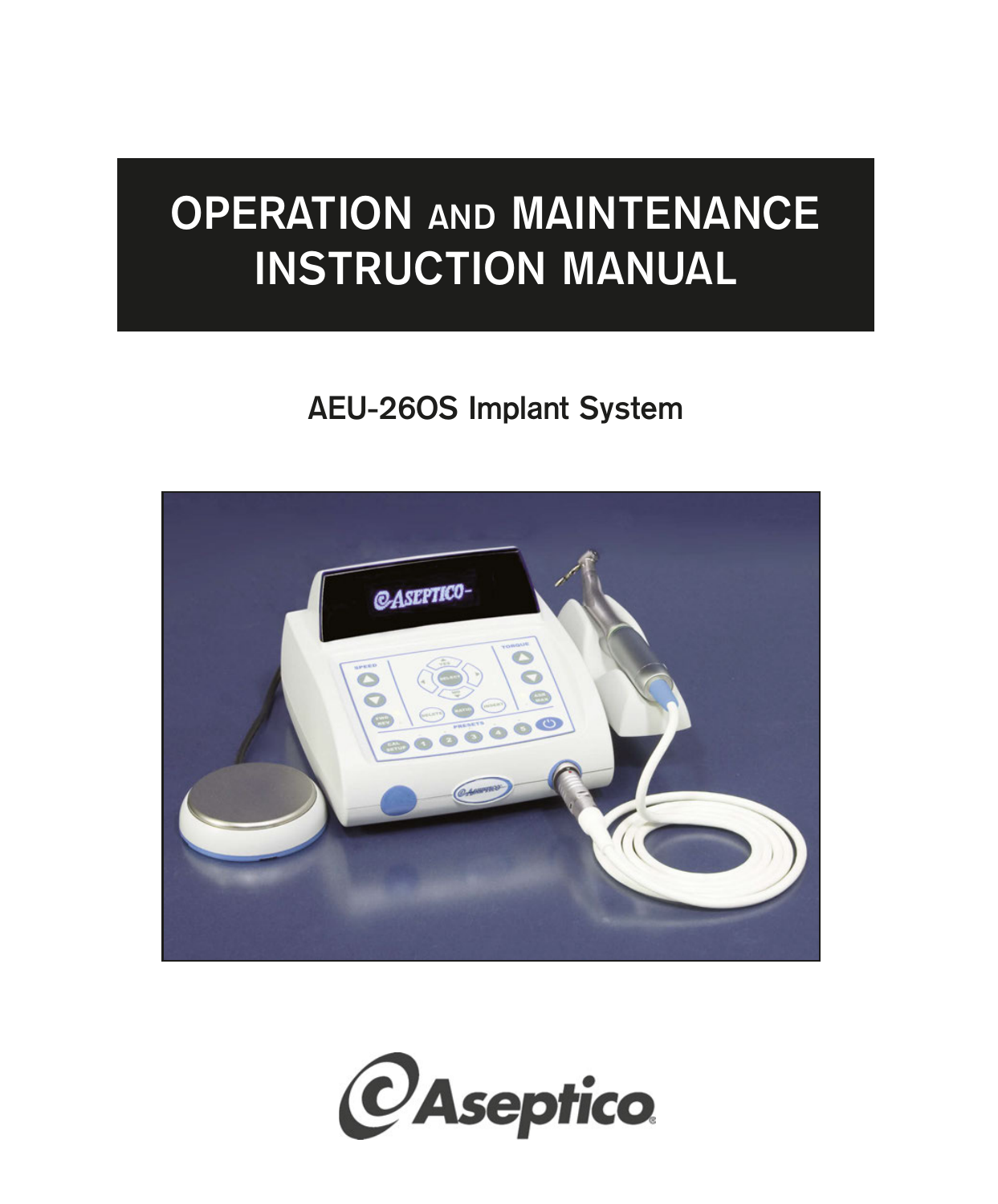### TABLE OF CONTENTS:

| Safety Precautions 2                     |
|------------------------------------------|
| Setting Up the Unit 4                    |
| Quick Start Operation 6                  |
| Chart 1 - Implant Default Presets 7      |
| Control Panel Functions 8                |
| Advanced Operation 11                    |
| • Editing Presets 11                     |
| • System Setup Menu 12                   |
| Variable-Speed Foot Control Operation 14 |
| Reprogramming the Unit 16                |
| Sterilization 17                         |
| Maintenance & Cleaning 18                |
|                                          |
| Specifications 20                        |
| Changing the Fuse 20                     |
| Symbol Definitions 21                    |
|                                          |
|                                          |

### CLASSIFICATIONS:

- Class I Equipment
- Type B Equipment
- Ordinary Equipment degree of protection against ingress of water
- Not suitable for use in the presence of a flammable anesthetic mixture with air or with oxygen or nitrous oxide.

### INDICATIONS FOR USE:

The AEU-26OS is an electric drive system for instruments and tools used in dentistry for implant procedures. The system includes a wide range of user controls designed to provide precision implant procedures. This device has been tested and found to comply with the emissions

# $\nu$ Aseptico

P.O. Box 1548 • Woodinville, WA 98072 8333 216<sup>th</sup> Street S.E. Woodinville, WA 98072 International (425) 487-3157 • Toll Free(800) 426-5913 www.aseptico.com • info@aseptico.com

#### **Manufacturer**





**Tower Business Centre, 2nd Flr,** Tower Street, Swatar, BKR 4013 Malta



**MEDICAL -- GENERAL MEDICAL EQUIPMENT AS TO ELECTRICAL SHOCK, FIRE AND MECHANICAL HAZARDS ONLY, IN ACCORDANCE WITH: UL 60601-1: First Edition** - Medical Electrical Equipment, Part 1: General Requirements for Safety. **ANSI/AAMI ES60601-1:2005/(R)2012 and A1:2012, C1:2009/(R)2012 and A2:2010/(R)2012** - Medical electrical equipment—Part 1: General requirements for basic safety and essential performance. **CAN/CSA C22.2 NO. 60601-1-08 (2013)** - Medical Electrical Equipment - Part 1: General Requirements

for Basic Safety and Essential Performance (Adopted IEC 60601-1:2005, third edition, 2005-12), Includes Corrigendum 1:2011.

#### **RX: FEDERAL LAW RESTRICTS THIS DEVICE TO SALE BY OR ON THE ORDER OF A DENTIST**

INFORMATION CONCERNING THE ACCURACY AND PRECISION OF THIS PRODUCT MAY BE OBTAINED UPON REQUEST BY CONTACTING ASEPTICO AT THE ADDRESS SHOWN ON THIS PAGE.

requirements of IEC 60601-1-2:2001-09. These requirements provide reasonable protection against harmful electromagnetic interference in a typical medical installation. However, high levels of radio-frequency (RF) emissions from electrical devices, such as cellular phones, may disrupt the performance of this device. To mitigate disruptive electromagnetic interference, position this device away from RF transmitters and other sources of electromagnetic energy.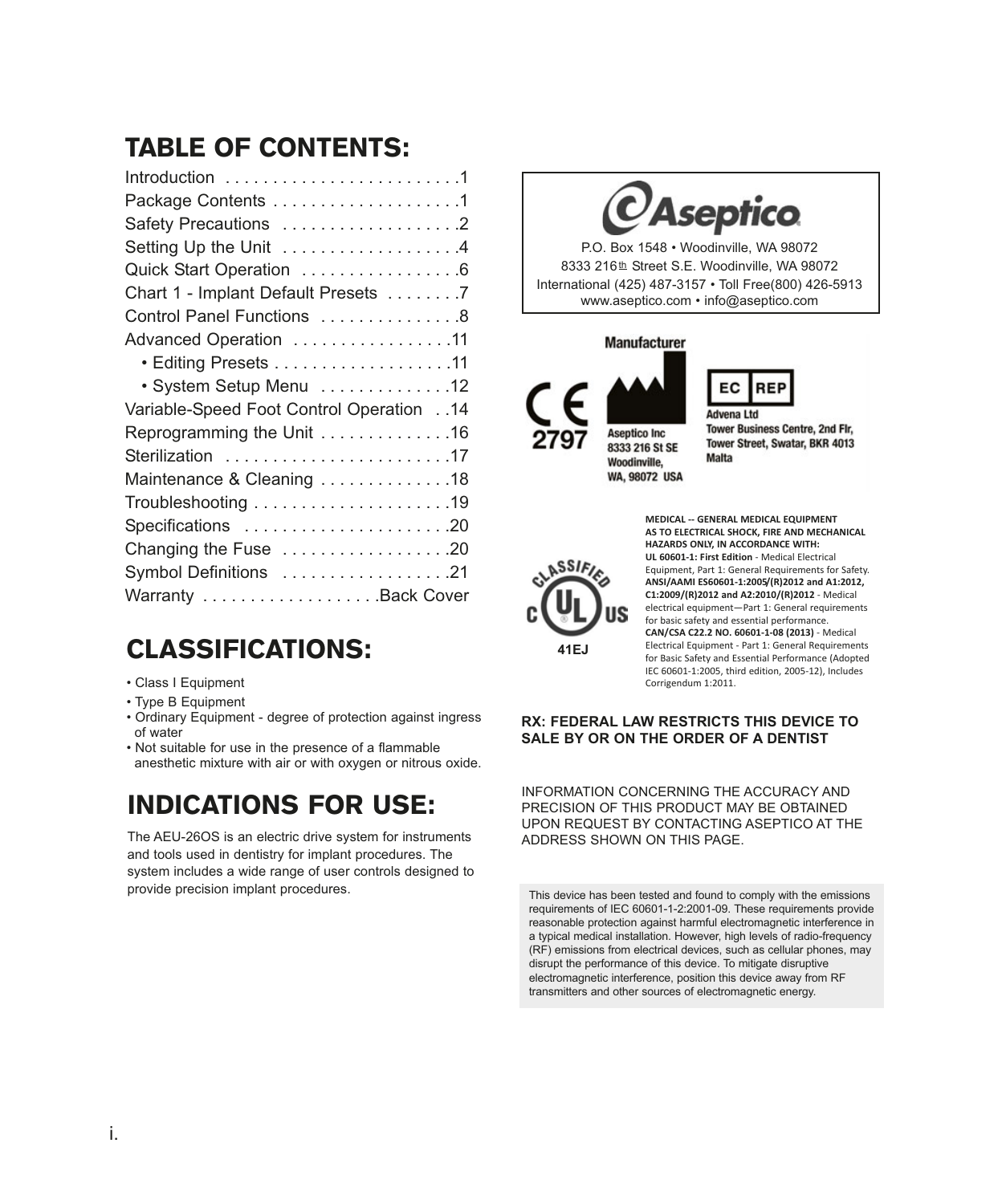Your new Aseptico AEU-26OS Implant System is one of the finest units available to the dental profession. The system features a high torque brushless motor, intuitive user interface, and an easy to read digital display. These features combine to make the AEU-26OS an exceptionally powerful and convenient system for Implant procedures.

*Congratulations!*

This system is engineered to provide many years of reliable service. Please read the instructions provided in this manual to receive the best and longest service from your Aseptico equipment.

Separate manuals may be provided to cover the operation and maintenance of handpieces or other accessories for your unit.

### PACKAGE CONTENTS:

- AEU-26OS Electronic Control Console
- Autoclavable Brushless Micromotor, P/N AE-225-30
- Autoclavable Motor Holder, P/N 461561
- Motor Holder Attaching Bracket, P/N 461653
- On/Off Foot Control, P/N AE-7PM
- Power Cord
- Operation and Maintenance Instruction Manual, P/N 420840

### PURCHASED SEPARATELY:

- 1:5 Increaser Contra Angle Handpiece
- 1:2 Increaser Straight Handpiece
- 1:1 Contra-Angle Handpiece
- 16:1 Reduction Handpiece
- 20:1 Reduction Handpiece
- Optional AE-70V2 Variable-Speed Foot Control
- MC-26OS Memory Card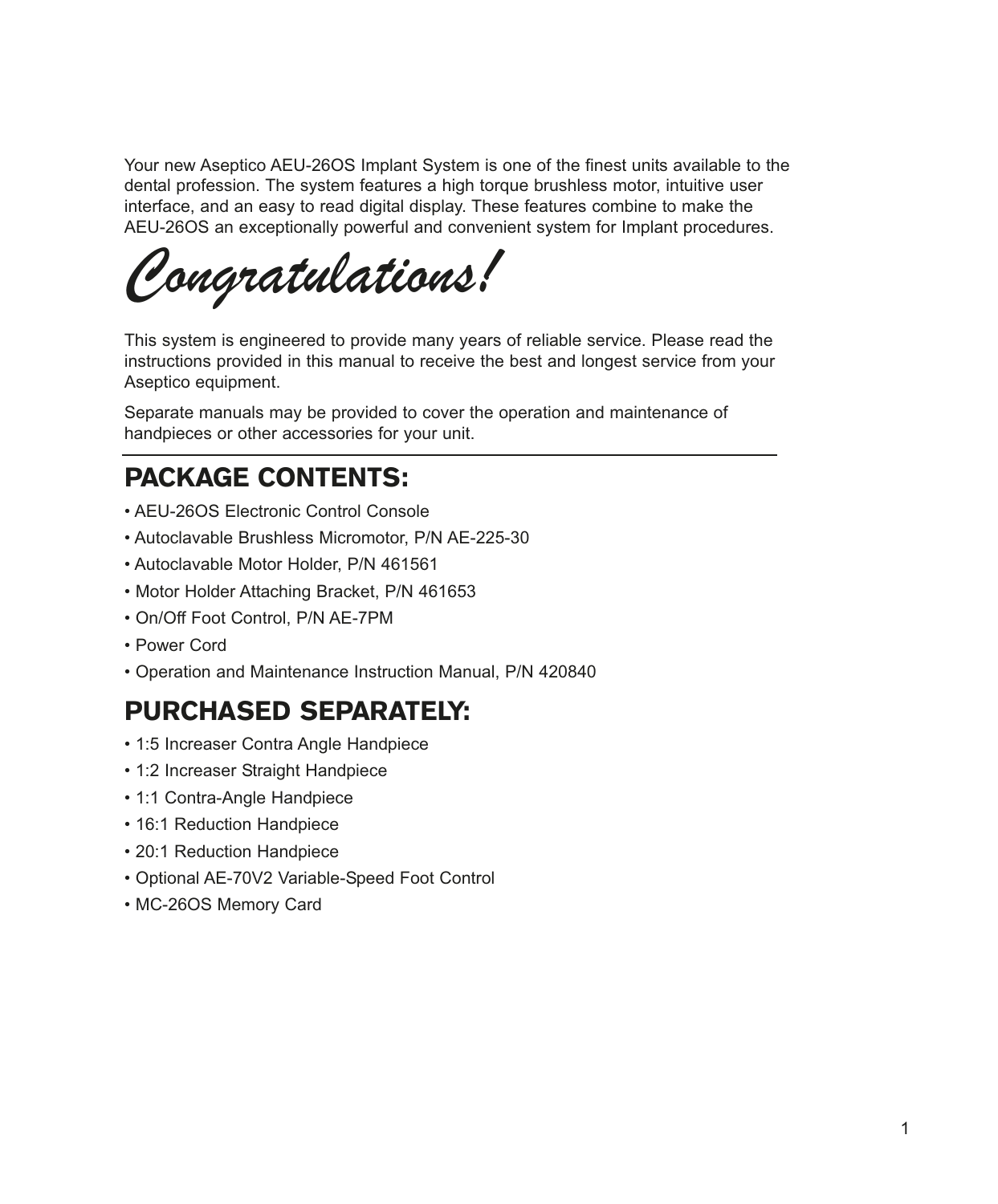To prevent injury to people and damage to property, please heed relevant warnings and remarks. They are marked as follows:

**WARNING:** Serious injury or death may result if ignored.

**CAUTION:** Damage to property or the environment may result if ignored.

**NOTE:** Important additional information and hints.

## SAFETY PRECAUTIONS:

Aseptico accepts no liability for direct or consequential injury or damage resulting from improper use, arising in particular through the non-observance of the operating instructions, or improper preparation and maintenance of this product.

- **CAUTION:** The AEU-26OS system is supplied Non-Sterile! Before first use, and before each patient use thereafter, sterilize specified components as recommended in the Sterilization and Maintenance section.
- **WARNING:** Use for intended purposes only. Failure to observe the operating instructions may result in the patient or user suffering serious injury or the the product being damaged, possibly beyond repair. Before using this product, make sure that you have studied and understood the operating instructions.
- **CAUTION:** Federal law restricts this device to sale by or on the order of a dentist.
- **CAUTION:** Use of other dental accessories or sub-assemblies from third-party manufacturers is the sole responsibility of the user.
- **CAUTION:** All repairs are to be performed by authorized Aseptico service personnel only.
- **WARNING:** Always follow these guidelines when operating the unit:
	- Never touch drills, burs, or other handpiece tips when they are still rotating.
	- Handpieces should only be attached when the motor has stopped running.
- **WARNING:** Do not install where there is a risk of an explosion. The AEU-26OS is not intended for operation in the presence of flammable anesthetics or gases.
- **CAUTION:** In order to compensate for handpieces with inconsistent torque or high drag, it is recommended that calibration be performed for each change of handpiece, or daily if the same handpiece is used.
- **WARNING:** Always comply with the handpiece and attachment manufacturer's instructions regarding maximum speeds, torques, forward and reverse directions, and use of all instrumentation, drills, burs, etc., used in implant applications.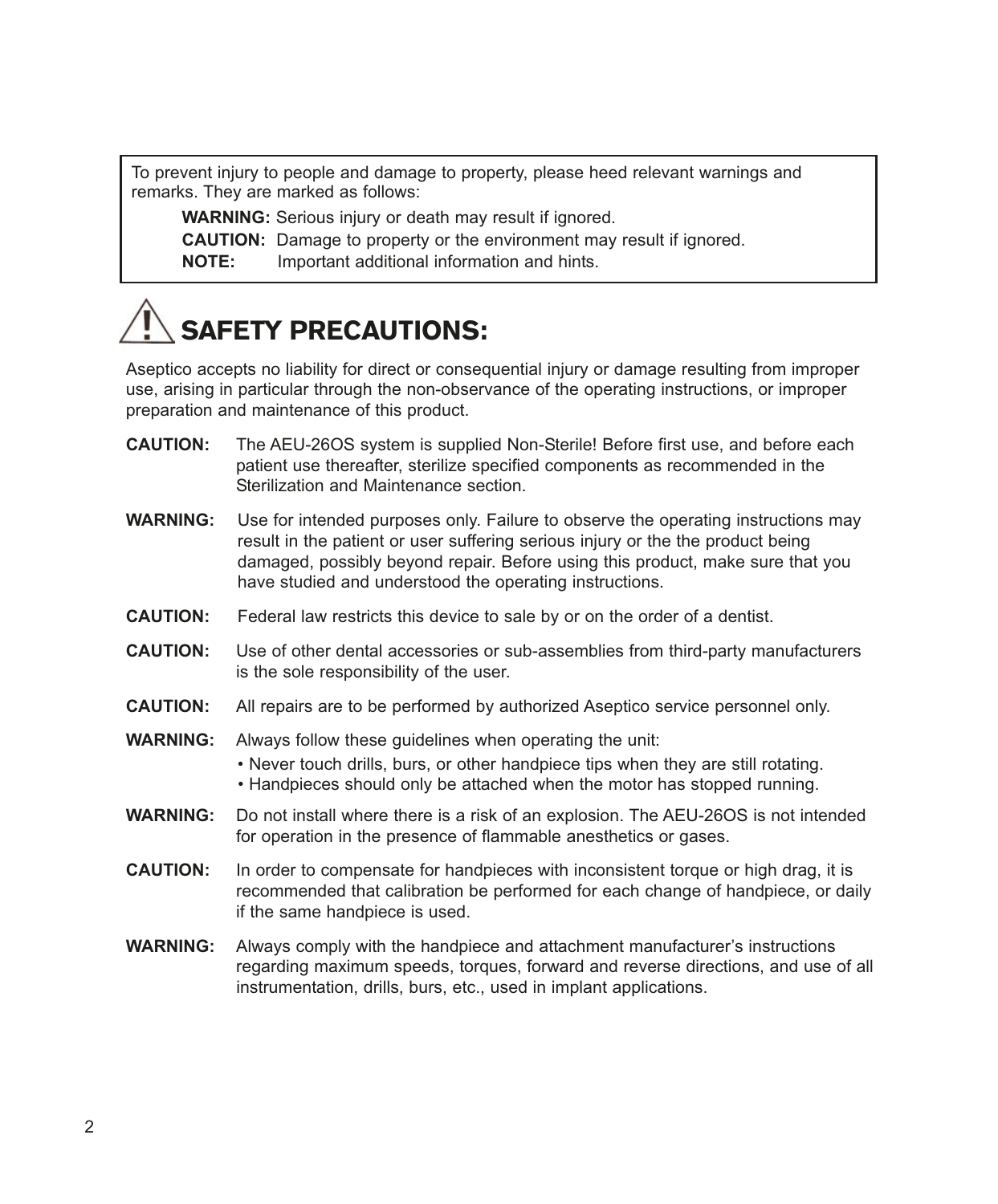- **CAUTION:** Connect mains power cable to a properly grounded outlet only.
- **CAUTION:** The AEU-26OS motor is sensitive to shock and may be damaged if dropped or impacted against a hard surface.
- **WARNING:** Do not disassemble or alter the AEU-26OS motor, console, or foot switch.
- **CAUTION:** Use only appliance cord Type C13,10A per IEC / EN 60320-1. Note: North America, Denmark, Australia, and New Zealand may require hospital grade plugs. Consult local codes.
- **WARNING:** Never use damaged or worn drills, burs, or other attachments as they may not function properly.
- **WARNING:** Do not use this device in conjunction with an electric scalpel or on patients with pacemakers.
- **WARNING:** Always use irrigating coolant when using high-speed handpieces or when required by the procedure in use.
- **WARNING:** Since torque percentages can vary between different handpieces, the torque percentages indicated by this device should only be construed as an approximation of the actual torque provided.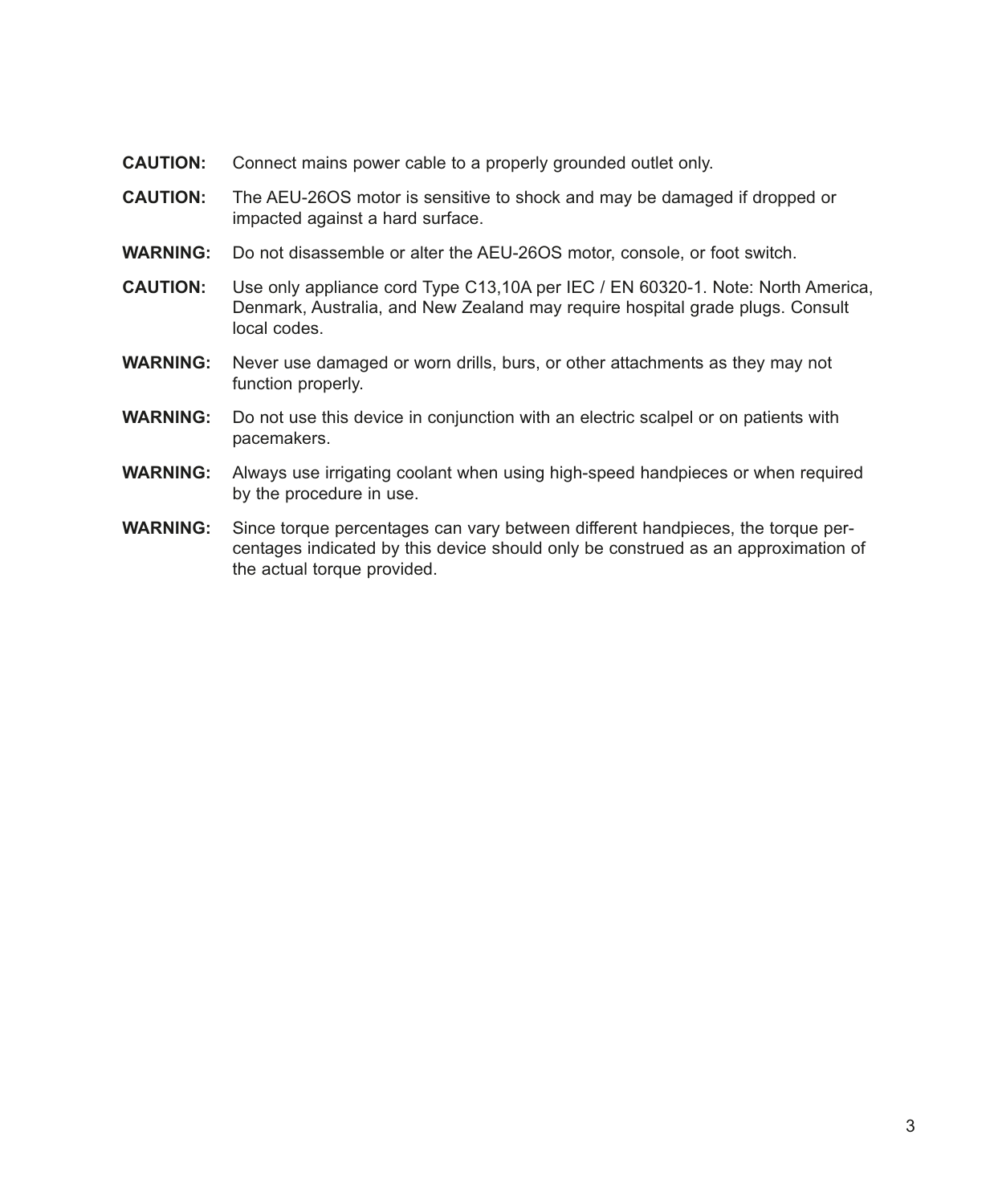### SETTING UP THE UNIT:

- **1.** Unpack the Console and accessories (see Figure 1).
- **2.** Install the Motor Cradle: The autoclavable Motor Cradle can be attached to either side of the Console or placed flat on any adjacent tabletop surface or tray. Install the Cradle by mounting the Cradle Bracket onto the bottom of the Chassis with the two screws provided (see Figure 2). Align the slot on the bottom of the Cradle with the mounting rail on the Bracket and snap into place.
- **3.** Attach the supplied foot control to the connector on the back of unit marked "Footswitch" (see Figure 3). The cord connector and receptacle are keyed to engage one another. Insert, then turn the locking nut clockwise to secure.



**4.** Attach the remote power cord to the back of the console (see Figure 3) and plug into a hospital-grade grounded electrical receptacle. Confirm that the type of cord plug cap is correct for the country of usage.

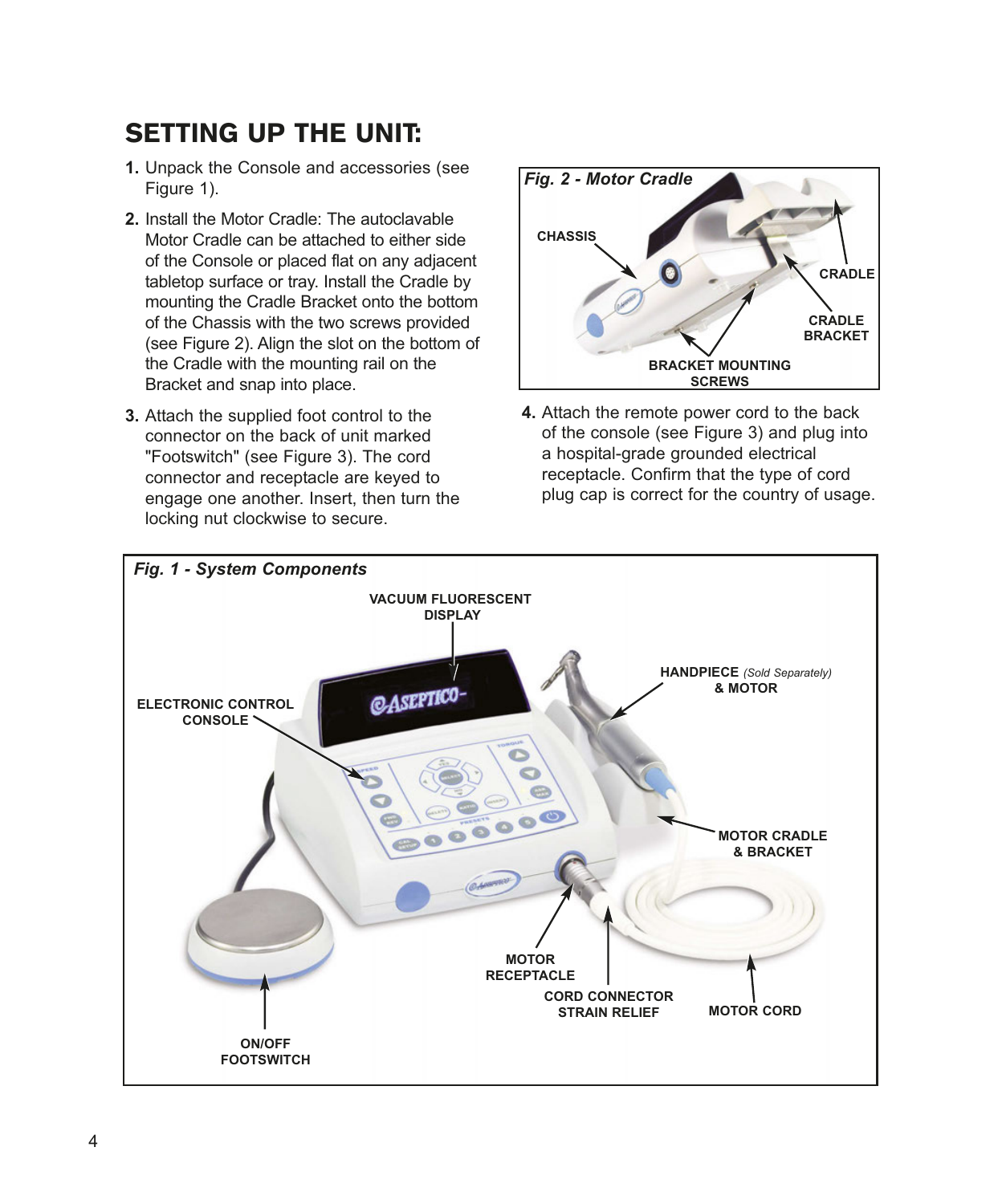**5.** Connect the Motor/Cord Assembly to the Motor Receptacle on the lower right front of the console (see Figure 1). The motor cord connector and console receptacle are keyed to engage one another. **IMPORTANT:** Align the red dot on the motor cord connector with the arrow located on the top of the receptacle. Gently push cord connector straight in to lock into place. Remove cord by pushing inward slightly on the strain relief, then grasping connector body near the red dot and pulling the connector straight out of receptacle.



**6.** Attach the appropriate "E-Type" handpiece to the motor as shown in Figure 4.

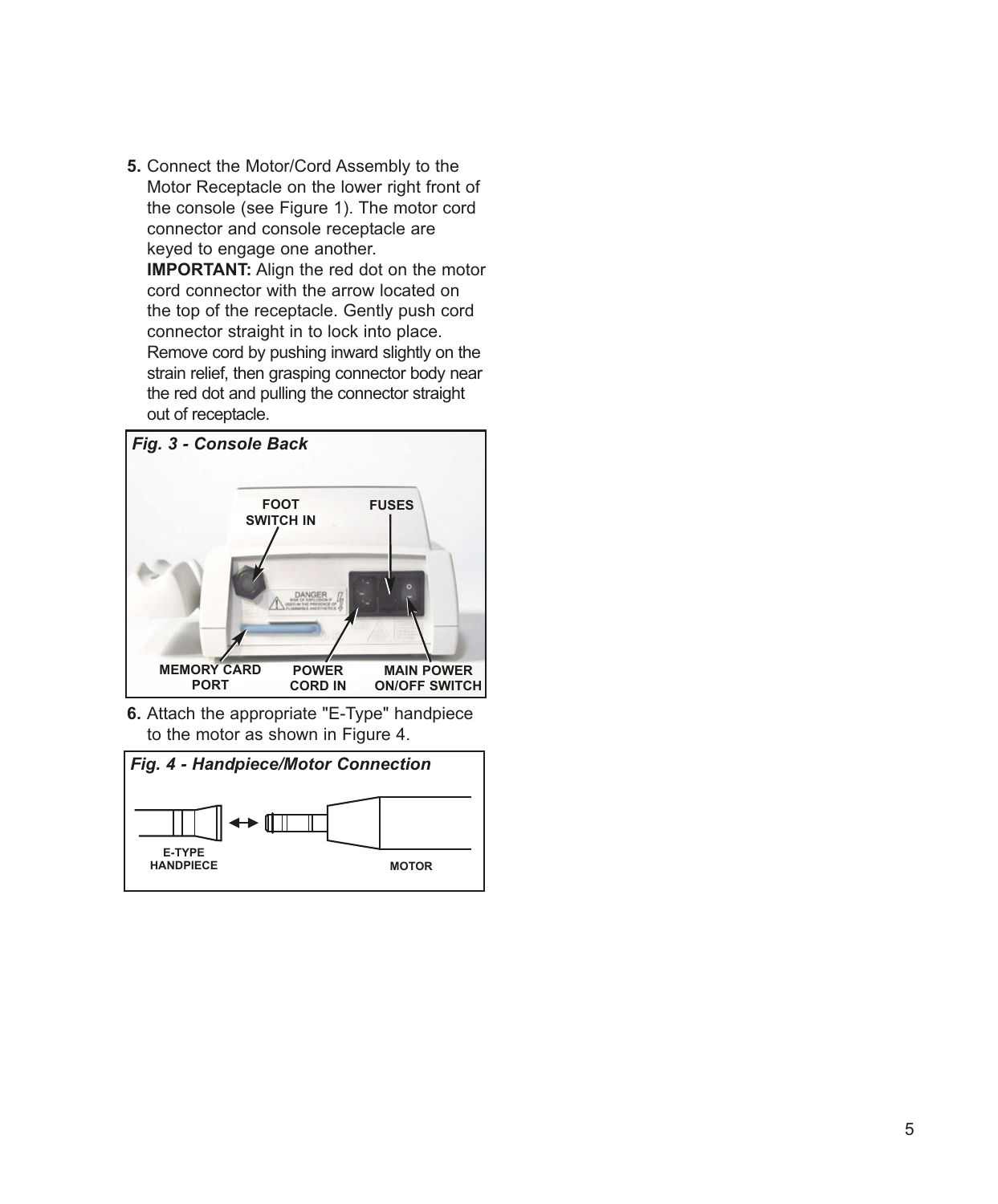### QUICK START OPERATION

After the unit has been set up, you are ready for quick start operation as follows:

**1.** Turn the Power Switch on the rear panel of the console from the 'OFF' (**O**) to the 'ON' (-) position. The Console Display will turn on. An introduction will scroll across the screen then briefly display the software version installed and date:

#### **ASEPTICO AEU-26OS Ver. X.X DATE**

The AEU-26OS is programmed at the factory to initially start up with Preset 1 active when: the unit is first turned On; after the factory settings are recalled; or, after using a memory card to reprogram the unit. Subsequently, whenever the power is turned on, the last used settings will be activated.

- **2.** Insert a drill or bur into the handpiece.
- **3.** Select the handpiece ratio. To calibrate a handpiece for the AEU-26OS, the user must first select the ratio. Press the RATIO key and use the Navigation Up/Down keys to select the ratio that corresponds to the handpiece being used. Press the SELECT key to confirm your selection.



**4.** Use the Calibration function to calibrate the motor and handpiece. Press and release the 'CAL' key. The following prompt will display:

> **Attach Handpiece To Motor, Press 1 To Continue Or 3 To Exit.**

Press Key #1 (Preset 1) to continue.

**CAUTION** - During calibration, the handpiece will run through a series of preprogrammed speeds. Ensure that a drill or bur is secured in the handpiece.

If the handpiece fails the calibration test, the following message will be displayed:

#### *Calibration Failed ! Press 1> Retry 3> Exit*

**Note:** Repeated failures during this calibration procedure can indicate a damaged or defective handpiece or motor - Exit test and inspect and/or repair handpiece/motor before next use.

**Note:** Pressing, holding, then releasing the CAL/SETUP key will enable the system's advanced setup options menu.



Refer to the Advanced Operation section for complete instructions.

**5.** Select the Preset Key corresponding to the implant step you are performing. By default, the preset buttons are set for the implant protocol shown in Chart 1, page 7.



**Note:** Pressing and holding a Preset Key will enter advanced preset options. Refer to the Advanced Operation section for instructions.

- **6.** Press the on/off foot control to activate motor and begin operation.
- **7.** If Sleep Mode has been enabled and no activity has occurred for 15 or 30 minutes (see instructions on page 13 to select desired Sleep Mode features), the AEU-26OS will go into Sleep Mode to conserve power. To exit Sleep Mode and resume operation, press the 'STANDBY' Key or foot pedal.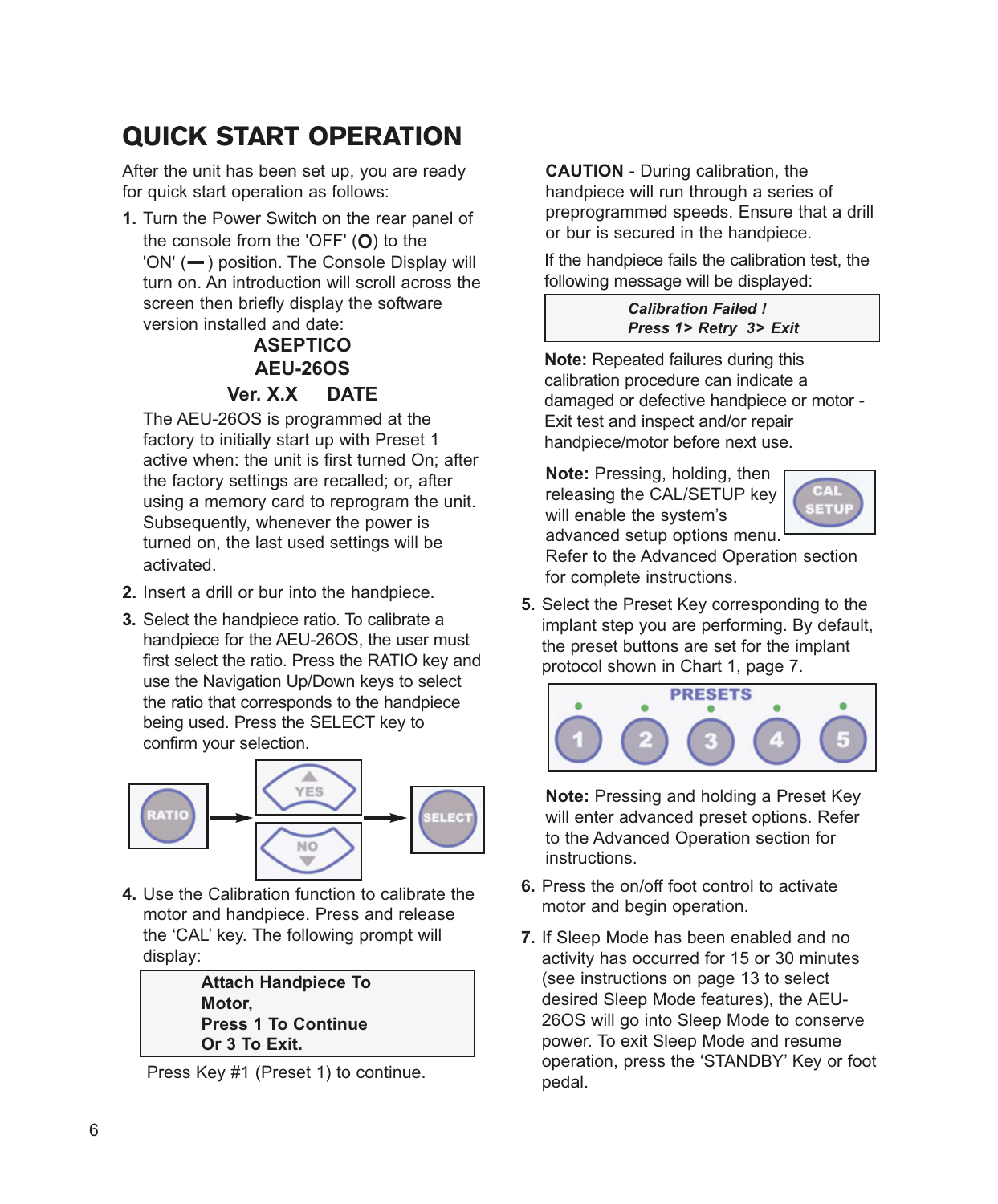| <b>PRESET</b> | <b>NAME (Label)</b> | <b>RATIO</b> | <b>SPEED</b><br>(RPM) | <b>DIRECTION</b> | <b>TORQUE</b> |
|---------------|---------------------|--------------|-----------------------|------------------|---------------|
|               | Extraction          | 1:2          | 60,000                | <b>FWD</b>       | <b>MAX</b>    |
| 2             | Pilot Drill         | 20:1         | 1.200                 | <b>FWD</b>       | <b>MAX</b>    |
| 3             | Finishing Drill     | 20:1         | 800                   | <b>FWD</b>       | <b>MAX</b>    |
| 4             | Tapping/Threading   | 20:1         | 15                    | <b>FWD</b>       | 50%           |
| 5             | Reverse Tap         | 20:1         | 25                    | <b>REV</b>       | 60%           |

#### **Chart 1 - Implant Default Presets**

**IMPORTANT: Torque Accuracy -** Your AEU-26OS came preprogrammed with a generic implant protocol. Maximum torque indicated on the display, and any percentages thereof, assumes the use of a well-maintained (per the manufacturer's instructions), high-efficiency reduction handpiece, such as the **AHP-85MB** or **AHP-MB-C Mont Blanc 20:1** reduction contra angle. Torque efficiency can vary widely between handpieces and brands, so it is recommended that placement torque always be verified using the manual torque wrench included with your implant kit (provided by your implant manufacturer of choice. If you do not have a manual torque wrench, please order one from the implant manufacturer directly, as these are not supplied by Aseptico).

**IMPORTANT: Surgical Irrigation** - Your AEU-26OS does not have on-board irrigation capability. Therefore, it is recommended that you always use a sterile irrigation wand, such as the Aseptico **NWS-9** or other appropriate irrigation sources, during all highspeed drilling procedures or as required by the procedure being done, i.e., caries removal, surgical applications, osteotomies, etc.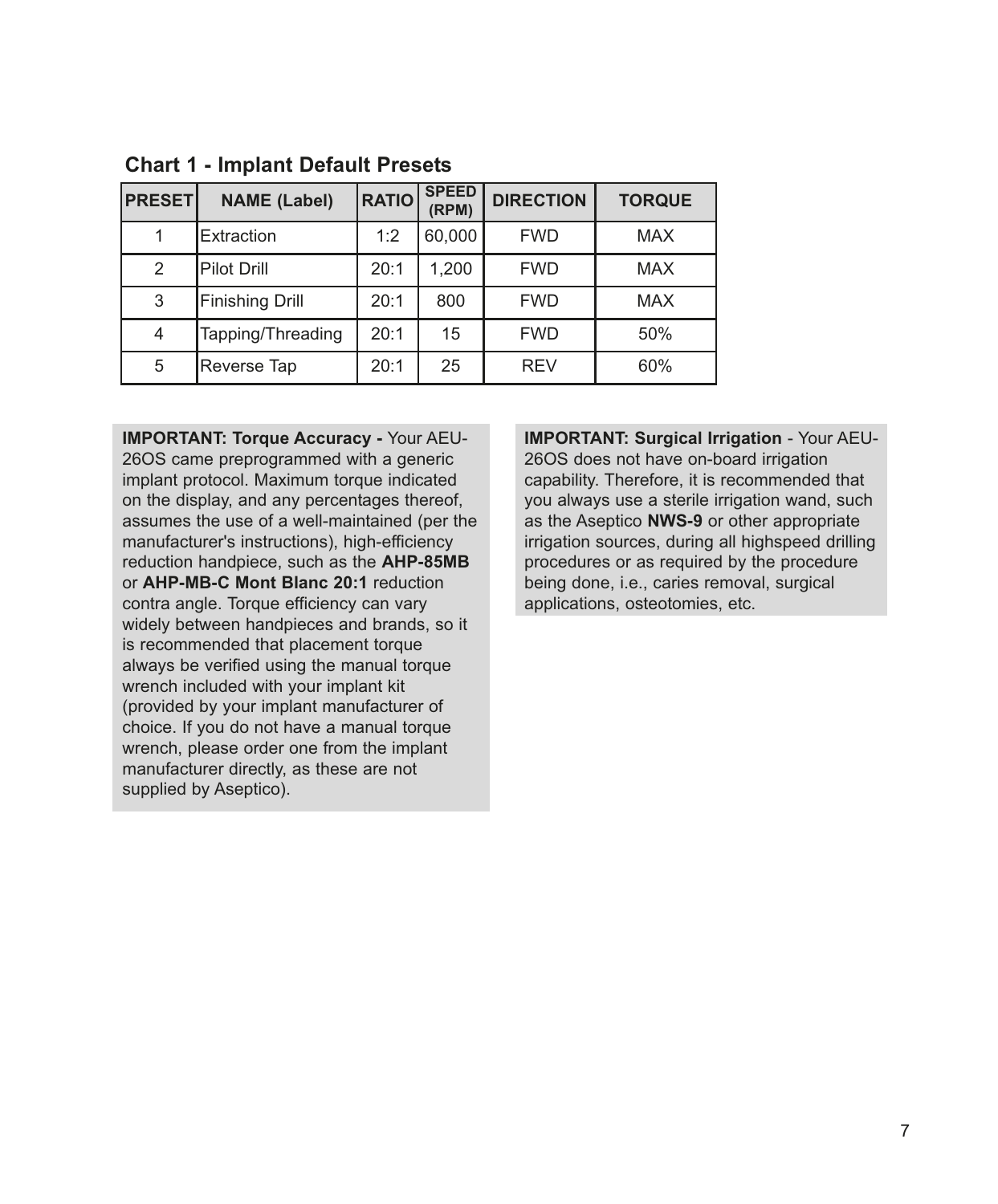### CONTROL PANEL FUNCTIONS

The intuitive user interface makes it easy to begin using your new AEU-26OS. Advanced features for editing and programming the system are discussed following the control panel descriptions.



#### *Fig. 5 - Console Display & Controls*

• SYSTEM VOLUME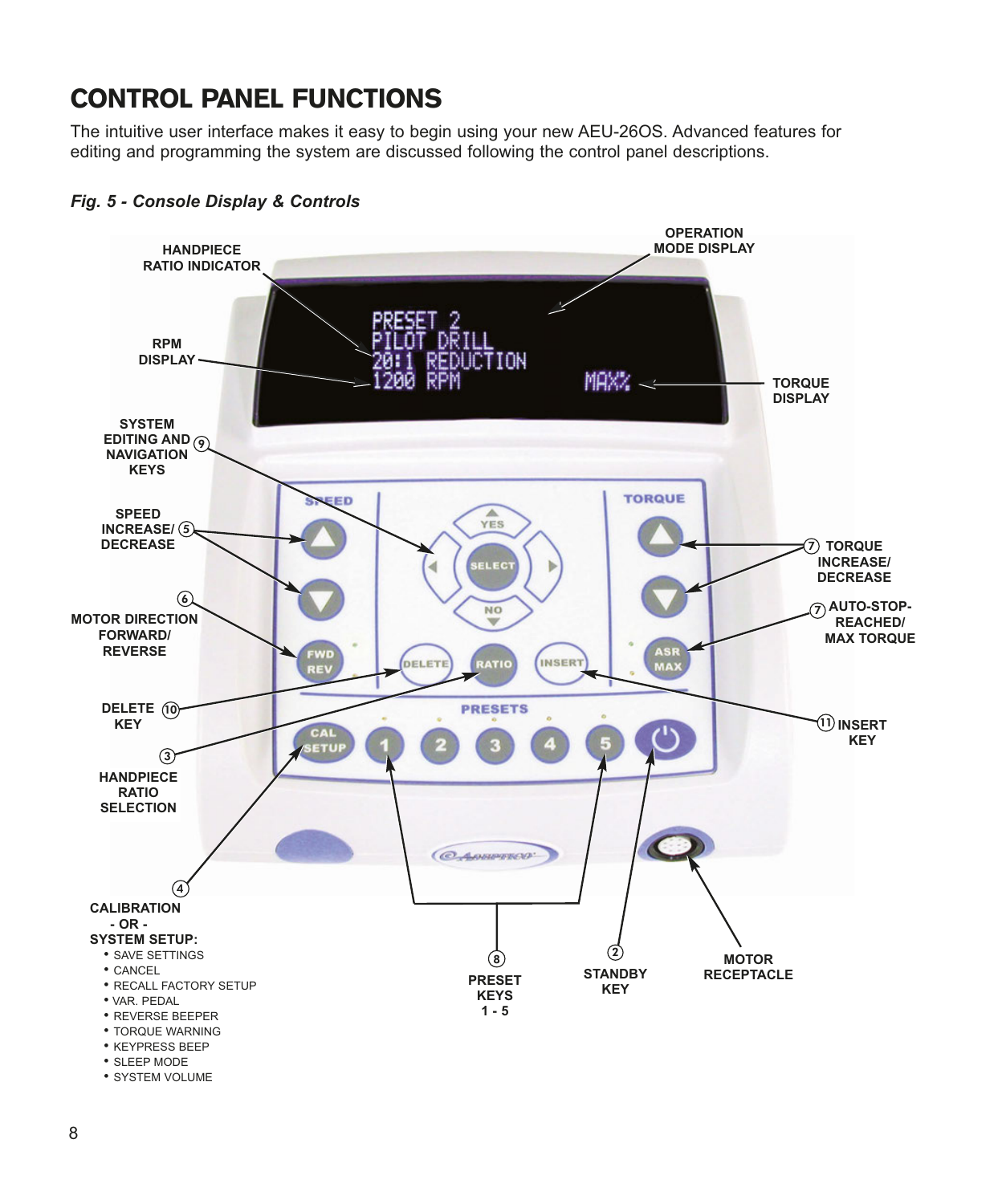#### **1. Main Power Switch:**

Located on back of console (see Figure 3). Controls main power On/Off to the console.

#### **2 Standby Key**

*Turns control panel on and off. Reactivates system from Sleep Mode.*



**a.** Press the Standby key to turn system display off and put the system into Sleep Mode. If the console was turned off using the Standby key, or if the unit has entered Sleep Mode, pressing the Standby key again, or the foot pedal, will return the system settings to the last state used.

#### **3 Handpiece Ratio Selector:**

*Allows user to select ratio of handpiece.*

Press the RATIO Key to display the handpiece ratio selection options. Press the Up/Down (YES/NO) keys until the Handpiece Ratio matches the handpiece being used. The available ratios are 1:5, 1:2, 1:1, 16:1, and 20:1. Press SELECT key to set the ratio, or select CANCEL to abort. If a new handpiece ratio is selected while in Manual Mode, the new ratio



RATIC

 $\Delta$ YES

is immediately activated. If a new ratio is selected while a Preset is active, the user will be given the option to replace the handpiece ratio in that Preset. The following prompt will display:

#### **Change The Handpiece Ratio For The Current Preset? (YES/NO)**

Press YES to change ratio. Press NO to exit Preset - the Unit will automatically switch to Manual Mode and activate the new ratio.

#### **4 CAL/SETUP Key:**

*Activates the Integrated Calibration Program & System Setup Menu*



Press and release CAL key to activate the calibration program. The following prompt will display:

> **Attach Handpiece To Motor, Press 1 To Continue Or 3 To Exit.**

Press Key #1 (Preset 1) to continue.

The system will automatically run the handpiece and system through a self test. It is recommended to calibrate at the beginning of each day and when handpieces are changed.

Press and hold the CAL/SETUP key to enter SETUP Mode. Refer to the Advanced Operation section (page 11) for instructions.

#### **5 SPEED Key:**

*Allows user to select desired speed (RPM) for motor/handpiece.* 

Press the Speed Selector Up/Down keys to adjust speed.

**Note:** For display accuracy, the Ratio Selector must match the ratio of the handpiece being used.

#### **Note:** Speed ranges are

accurate when handpieces are used with the supplied 30K motor.

| Fig. 6 - AEU-26OS SPEED RANGES |                 |            |  |  |
|--------------------------------|-----------------|------------|--|--|
| 1:5                            | 1,500 - 150,000 | <b>RPM</b> |  |  |
| 1:2                            | $600 - 60,000$  | <b>RPM</b> |  |  |
| 1:1                            | $300 - 30,000$  | <b>RPM</b> |  |  |
| 16:1                           | $20 - 1,800$    | <b>RPM</b> |  |  |
| 20:1                           | $15 - 1,500$    | <b>RPM</b> |  |  |

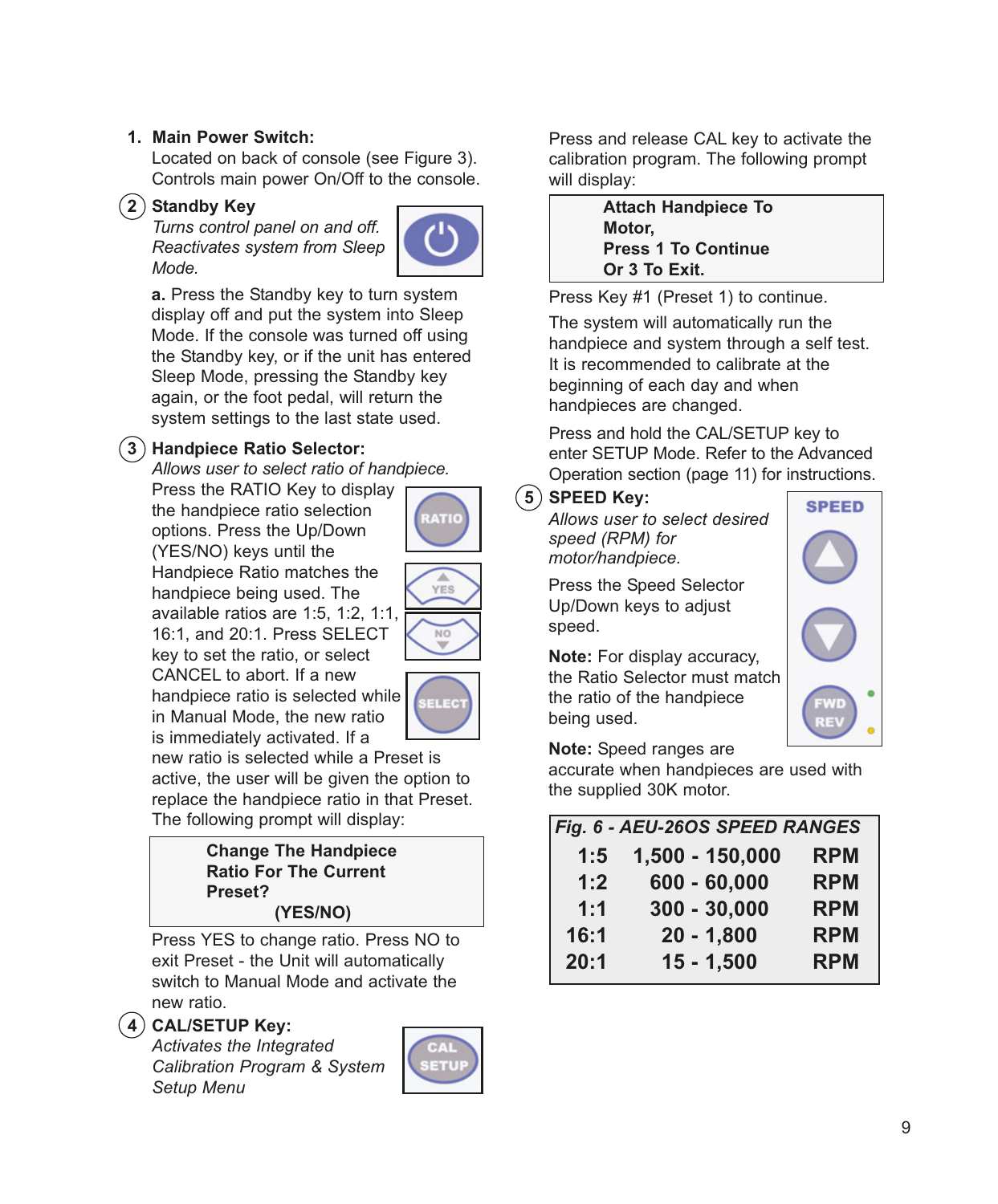### CONTROL PANEL FUNCTIONS **- cont'd**

#### **6 Forward/Reverse (FWD/REV)**:

*Sets the rotational direction of the handpiece.*

The green LED illuminates when forward rotation is selected. The amber LED indicates reverse rotation. An audible tone will also indicate reverse rotation.

Reverse tone may be adjusted or turned off as described in the Advanced Operation section.

**TORQUE** 

#### **7 TORQUE Controls (ASR/MAX):**

*Allows the user to select torque limits, in 10% increments. Allows the choice of Auto-Stop Reached (ASR), Maximum (MAX), or Torque Limit Modes.*

**a.** *ASR Mode - For 1:1, 16:1, or 20:1 ratio handpieces only.* ASR is an optional setting for torque controlled procedures, indicated by the illuminated green LED. The drill will automatically stop when the

selected torque percentage is reached. When in ASR mode, press the Torque Selector Up/Down keys until the desired torque percentage is indicated on the Console Display. **NOTE:** ASR mode uses a percent-age of available torque, therefore the ASR torque value indicated is only an approximation of the actual torque provided.

**b.** *MAX Torque Mode* - *For 1:1, 16:1, or 20:1 ratio handpieces only.* Press the ASR/MAX key to enter Maximum Torque Mode, which turns off the torque control feature. The amber LED will be illuminated and "MAX%" will replace the torque value on the display. This mode allows the motor to run at its maximum torque level and is to be used for lowspeed applications.

**c.** *Torque Limit Mode* - Pressing the Torque Modes Button (ASR/MAX) until neither LED is lit will limit torque to the value set via the torque Up/Down buttons. The handpiece will stop when the torque limit is reached and then restart once the load is removed. The Torque Limit Mode is the only Mode available for 1:5 and 1:2 increaser handpieces.

**8 PRESETS:** *Allows user*

*to quickly*



*factory default Aseptico implant series or customized implant settings.*

Select the desired Preset Key. By default, the preset buttons are set for the Aseptico implant series shown in Chart 1 on page 7. **Note:** Pressing and holding a Preset Key will enter advanced preset options, allowing the user to customize its settings. Refer to the Advanced Operation section, page 11, for complete instructions.

#### **9 System Editing & Navigation Keys:**

*Allows user to navigate through text characters, menus and adjust settings when modifying presets. SELECT key saves reconfigured settings. YES/NO Keys*



*allow user to interact with visual prompts on the display.*

#### **10 DELETE Key:**

*Allows user to delete a character from a preset name when editing the label.*



#### **11 INSERT Key:**

*Allows user to insert a space to a preset name when editing the label.*

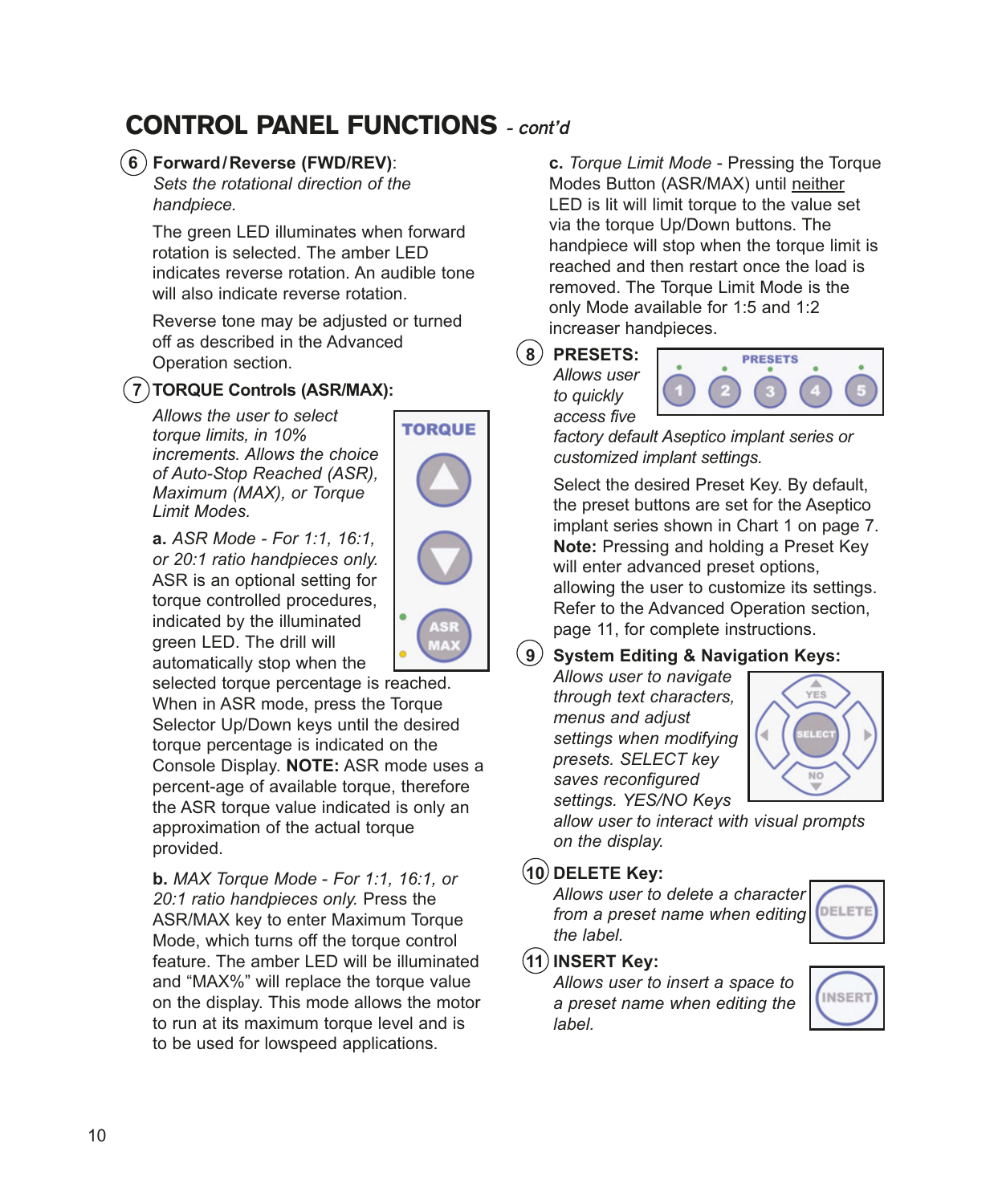### ADVANCED OPERATION:

After the unit has been set up and the user has become familiar with the system's control panel functions, there are two different modes that can be used to begin operation:

**1.** *MANUAL MODE* - At any time, the user can adjust the handpiece ratio, speed, torque, motor direction, and torque mode settings using the control panel keypad. The Display will indicate Manual Mode.

**2.** *PRESET MODE* - This Mode allows the user to quickly access and store up to five different implant settings (*see Chart 1 on page 7 for the default presets*). Each preset location can be customized by the user.

#### **EDITING PRESETS**

**A.** Adjust the handpiece ratio, speed, torque, motor direction, and torque mode settings as desired.

**B.** Press and hold the desired Preset key that you wish to save the changes to (two tones will sound). Release the key. The Preset's new operating parameters will display on the Console screen.

**(Preset's Name) (RPM) (Torque %) (Scrolling Messages)**

Scrolling messages at the bottom of the screen display three different commands that the user can invoke:

**1) Press SELECT To Save Changes:** Press SELECT to save the new settings to the Preset

#### **2) Edit Preset Name With Arrows:**

Use the Left or Right arrow buttons to move the display cursor left/right under the Preset Name's text characters. Position the cursor under the specific



character that is to be changed. Use the Up or Down (YES/NO) arrow buttons to change the character to the desired letter, symbol, or numerical value. To enter a blank space into the text line, place the

cursor under the character and press the INSERT Key. To delete a character in the text line, place the cursor under the character and press the



DELETE Key. Repeat the above procedure for all remaining text characters that are to be changed.



#### **3) Press SPEED or TORQUE Buttons to Change:**

The user can also change the Speed or Torque settings while the Preset's operating parameters are displayed. Press Speed or Torque buttons as desired to adjust settings.

**NOTE:** The Motor Direction and Torque Mode can also be changed at this time, if so desired.

Once all the Preset's parameters have been adjusted to the desired settings, press SELECT to save the new settings to the Preset. The following message will display:

#### **Preset Details Were Modified Save Changes? (YES/NO)**

- **a)** To keep your new settings, press the YES Key.
- **b)** To ignore all new settings and return the Preset to its previous settings, press the NO key.

**C.** The new settings are now loaded into the Preset location and are ready to use.

**NOTE:** These new changes will overwrite any previous changes that were made.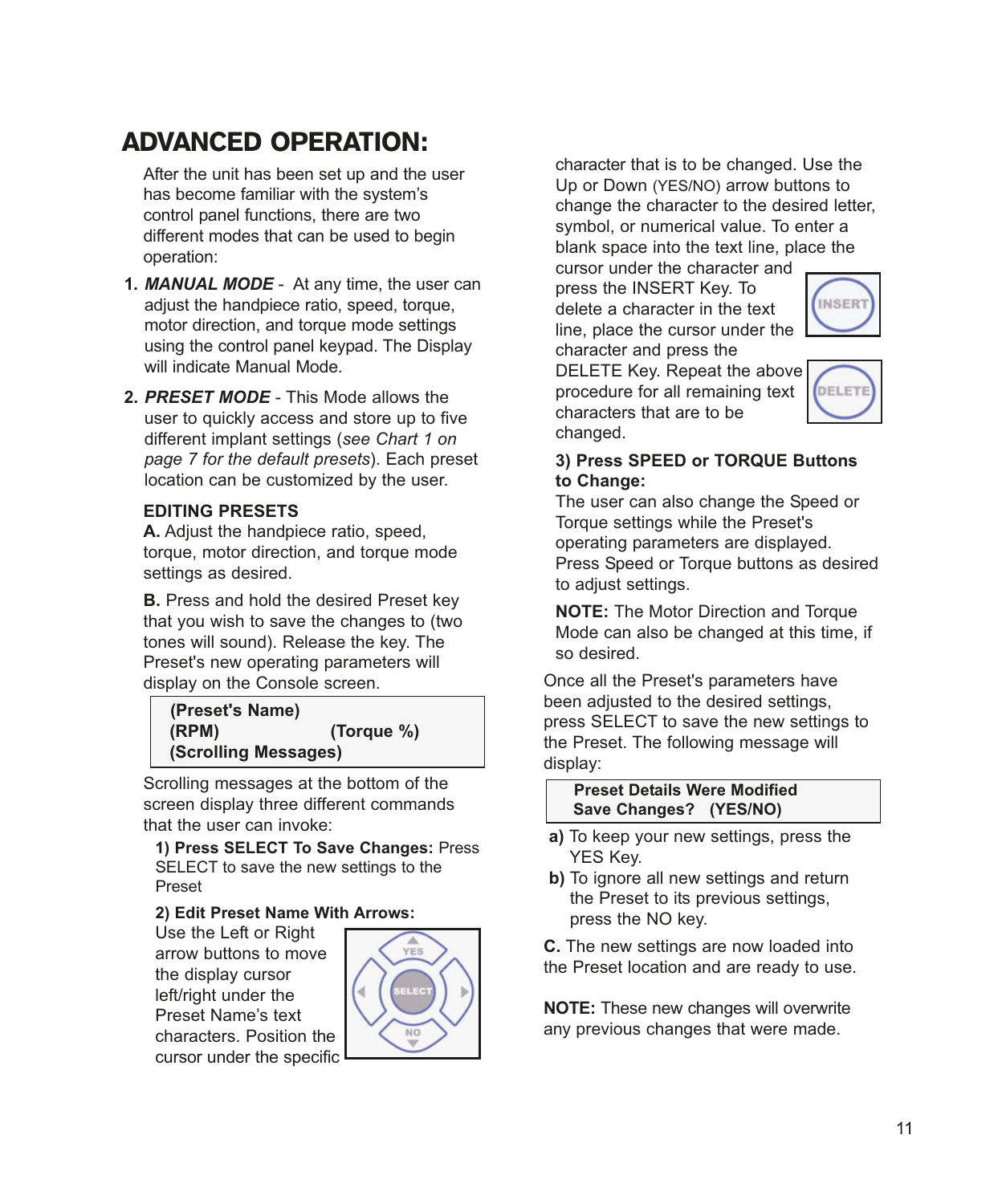### ADVANCED OPERATION **- Cont'd:**

### **SETUP**

Press and hold the CAL/SETUP Key to enter Setup Options Mode. Press the Up/Down Keys to scroll through the options.



Press SELECT key to select the option to adjust. The options are as follows (Note: Info enclosed in parenthesis indicates currently activated settings):

- **1. Save Settings**
- **2. Cancel**
- **3. Recall Factory Setup**
- **4. Var. Pedal (VAR)**
- **5. Reverse Beeper (ON)**
- **6. Torque Warning (ON)**
- **7. Keypress Beep (ON)**
- **8. Sleep Mode (15)**
- **9. System Volume (100%)**

**NOTE:** These are system-wide options and can not be saved to any particular Preset Button during programming. See descriptions for each option below:

#### **1. Save Settings:**

This option allows the user to accept and save all Setup option changes into System memory. Adjust option settings as desired, then scroll to "Save Settings" using the Up or Down Keys and press SELECT Key. The following message will display:

#### **System Settings Were Modified Save Changes? (YES/NO)**

- **a)** To keep your new settings, press the YES Kev.
- **b)** To ignore all new settings and return the System memory to its previous settings, press the NO key.

#### **2. Cancel:**

Allows user to exit out of the Setup Options menu without saving any changes to System memory. SELECT "Cancel" to exit.

#### **3. Recall Factory Setup:**

Recalling the Factory Setup allows you to reset your Implant System to factory specifications. When this feature is selected, the following message will display:

#### **Factory Reset: Are You Sure? (YES/NO)**

**NOTE:** Any customized presets will be lost if you Recall Factory Setup.

**a)** To keep your customized settings and return to the Setup Options Menu, press

the NO Key. **b)** To restore the Implant System's presets to the factory settings (as shown in Chart 1 on page 7), press the YES Key. The unit will reset and return to the startup screen and then display the Preset 1 settings.

#### **4. Variable Pedal (for AE-70V2 Foot**

**Control Only):** This prompt allows the user to choose whether the optional AE-70V2 Variable Speed Foot Control operates in "Variable" Mode (runs from '0' up to 'set' speed), or in "On/Off" Mode (runs only at 'set' speed):

| <b>Variable Pedal Mode:</b> |  |  |
|-----------------------------|--|--|
| Cancel                      |  |  |
| On/Off                      |  |  |
| <b>Variable Speed</b>       |  |  |
|                             |  |  |

Press the Up/Down Keys to scroll through the options. Press the SELECT Key to select the desired option:

- **a)** SELECT "Cancel" to escape out of this menu and return to previous menu.
- **b)** SELECT "On/Off" to enable On/Off Foot Control operation and return to previous menu.
- **c)** SELECT "Variable Speed" to enable variable-speed Foot Control operation and return to previous menu.

#### **5. Reverse Beeper:**

When the Reverse Beeper feature is active, an audible beep will sound when the handpiece is rotating in the reverse direction. When this feature is selected, the following message will display:

| <b>Reverse Beeper:</b> |  |
|------------------------|--|
| Cancel                 |  |
| On                     |  |
| Off                    |  |
|                        |  |

Press the Up/Down Keys to scroll through the options. Press the SELECT Key to select the desired option: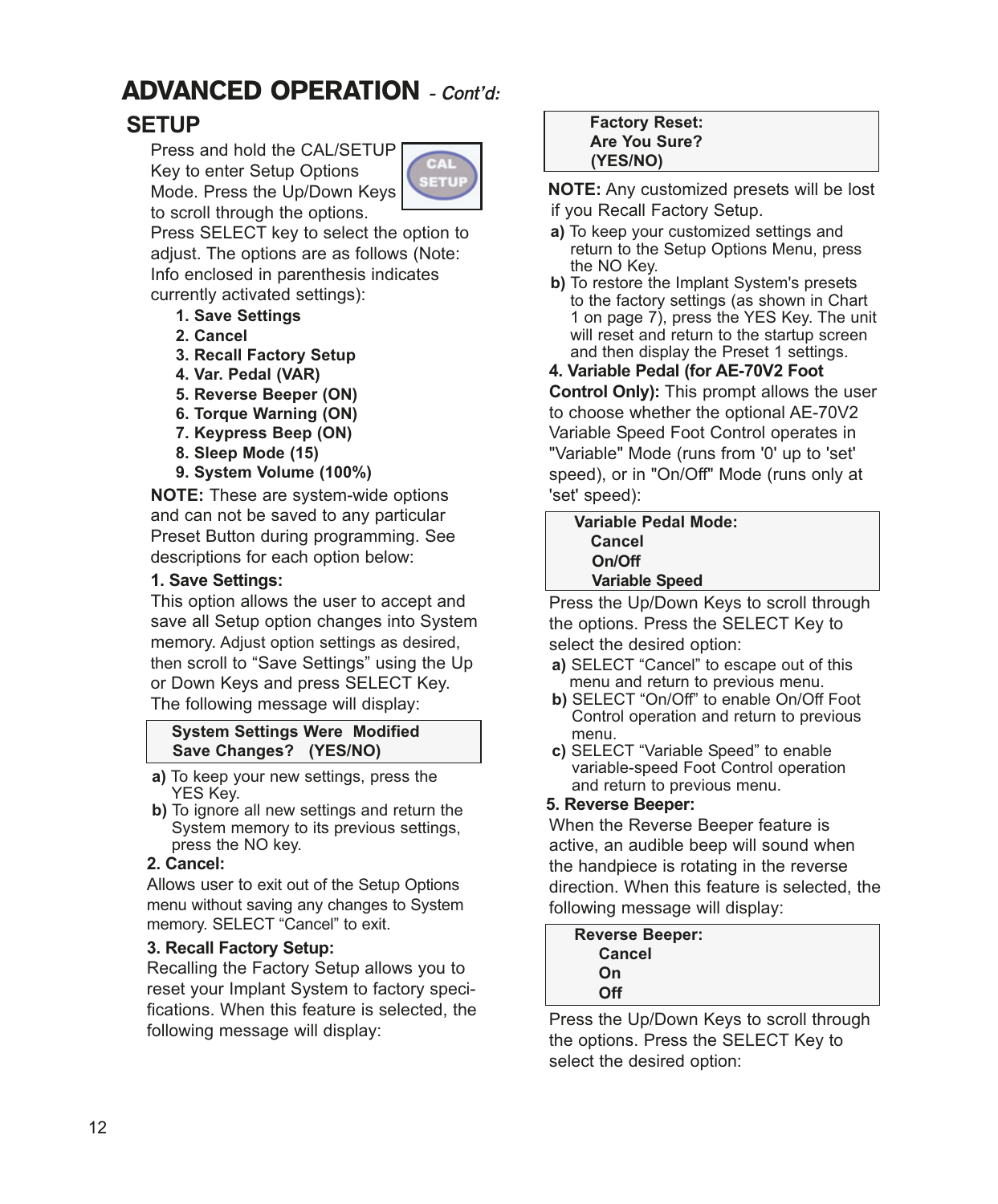- **a)** SELECT "Cancel" to escape out of this menu and return to previous menu.
- **b)** SELECT "On" to enable the Reverse Beeper feature and return to previous menu.
- **c)** SELECT "Off" to disable the Reverse Beeper feature and return to previous menu.

#### **6. Torque Warning:**

When the Torque Warning feature is active, a chirping warning noise will be audible when the torque level reaches approximately 75% of the selected torque limit. When this feature is selected, the following message will display:

| <b>Torque Warning:</b> |  |
|------------------------|--|
| <b>Cancel</b>          |  |
| On                     |  |
| Off                    |  |

Press the Up/Down Keys to scroll through the options. Press the SELECT Key to select the desired option:

- **a)** SELECT "Cancel" to escape out of this menu and return to previous menu.
- **b)** SELECT "On" to enable the Torque Warning Tone and return to previous menu.
- **c)** SELECT "Off to disable the Torque Warning Tone and return to previous menu.

#### **7. Keypress Beep:**

When the Keypress Beep feature is active, an audible beep will sound when any Key on the keypad is pressed. When this feature is selected, the following message will display:

Press the Up/Down Keys to scroll through the options. Press the SELECT Key to select the desired option:

- **a)** SELECT "Cancel" to escape out of this menu and return to previous menu.
- **b)** SELECT "On" to enable the Keypress Beep feature and return to previous menu.
- **c)** SELECT "Off" to disable the Keypress Beep feature and return to previous menu.

#### **8. Sleep Mode:**

The Implant System can be programmed to enter Sleep Mode after 15 or 30 minutes of

inactivity to conserve power. In Sleep Mode, the lighted Console Display will turn off and the green LEDs above the five Preset keys will blink consecutively. To resume normal operation when the Implant System is in Sleep Mode, press the Standby key or the foot pedal.

When this feature is selected, the following message will display:

| <b>Sleep Mode:</b> |  |
|--------------------|--|
| Cancel             |  |
| <b>OFF</b>         |  |
| $15 \text{ min}$   |  |
| $30 \text{ min}$   |  |

Press the Up/Down Keys to scroll through the options. Press the SELECT Key to select the desired option:

- **a)** SELECT "Cancel" to escape out of this menu and return to previous menu.
- **b)** SELECT "OFF" to disable Sleep Mode and return to previous menu.
- **c)** SELECT either "15 min" or "30 min" to set the desired Sleep Mode activation period and return to previous menu.

#### **9. System Volume:**

Controls the volume of all system sounds, including reverse beeper, torque warning, and keypress beep. When this feature is selected, the following message will display:

| <b>SYSTEM VOLUME:</b> |  |
|-----------------------|--|
| Cancel                |  |
| <b>OFF</b>            |  |
| 20%                   |  |
| 40%                   |  |
| 60%                   |  |
| 80%                   |  |
| 100%                  |  |

Press the Up/Down Keys to scroll through the options. Press the SELECT Key to select the desired option:

- **a)** SELECT "Cancel" to escape out of this menu and return to previous menu.
- **b)** SELECT "OFF" to turn all System sounds Off and return to previous menu.
- **c)** SELECT desired Volume setting, in 20% increments, from "20%" to "100%" and return to previous menu.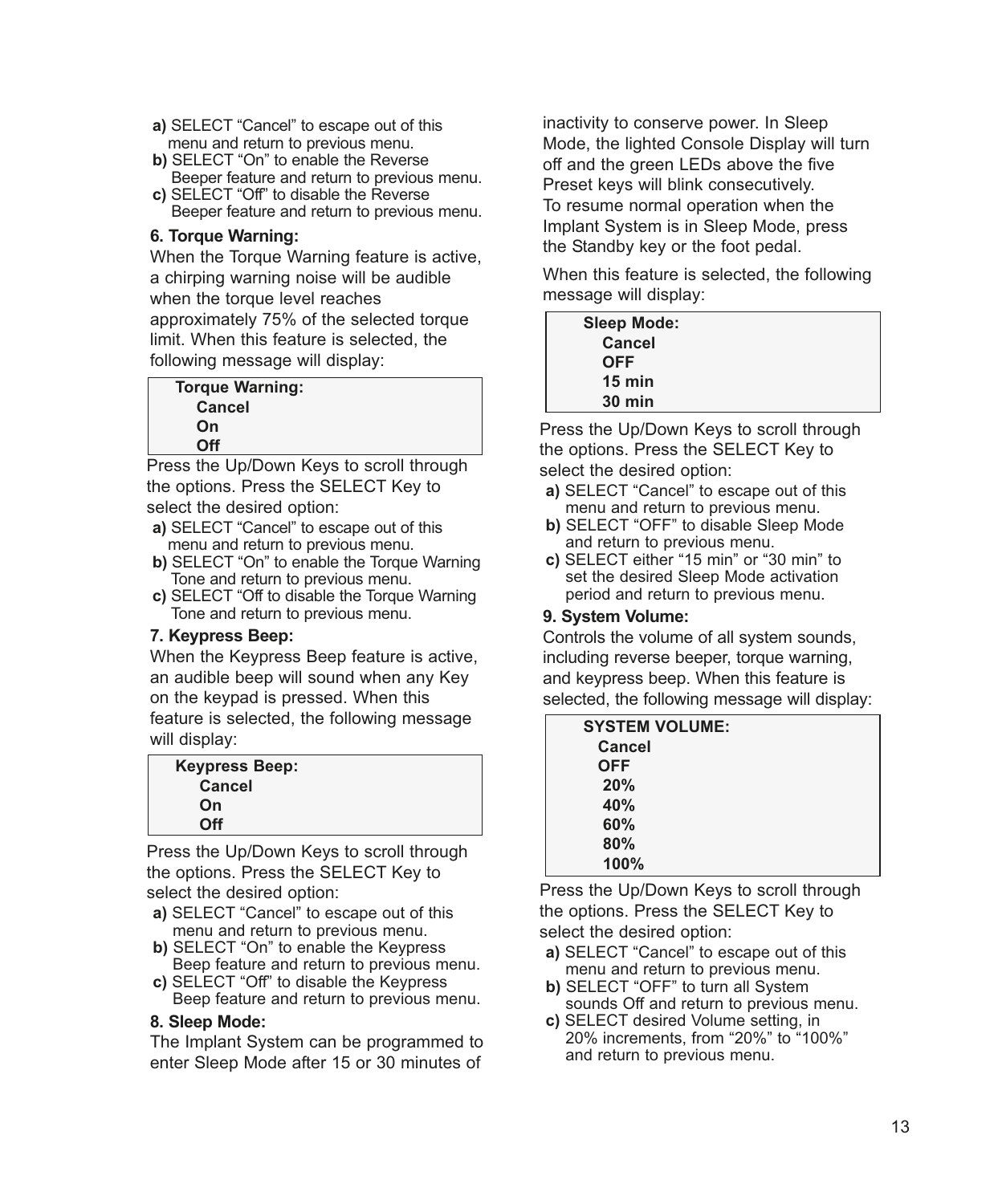### VARIABLE-SPEED FOOT CONTROL OPERATION

The optional AE-70V2 Variable-Speed Foot Control may be used on the AEU-26OS System to control motor on/off, direction, torque, and to select presets.

#### Installation:

**1.** Attach the Foot Control cable to the connector on the back of the AEU-26OS Console (see Figure 7). Note keyway on connector. Turn locking sleeve clockwise to secure cable to connector. The AEU-26OS will automatically sense the Foot Control and invoke the proper control software, which allows dual functionality, through either the key pad or foot switch.

#### Foot Pad Functions **(See Figure 8)**:

**2.** The '**M**' pad (Upper left - Yellow) performs the same function as the Motor direction button on the console. Each press of the pad





changes the direction of Motor rotation. When the Motor is in reverse, the reverse warning tone will sound if this option is selected in the SETUP options.

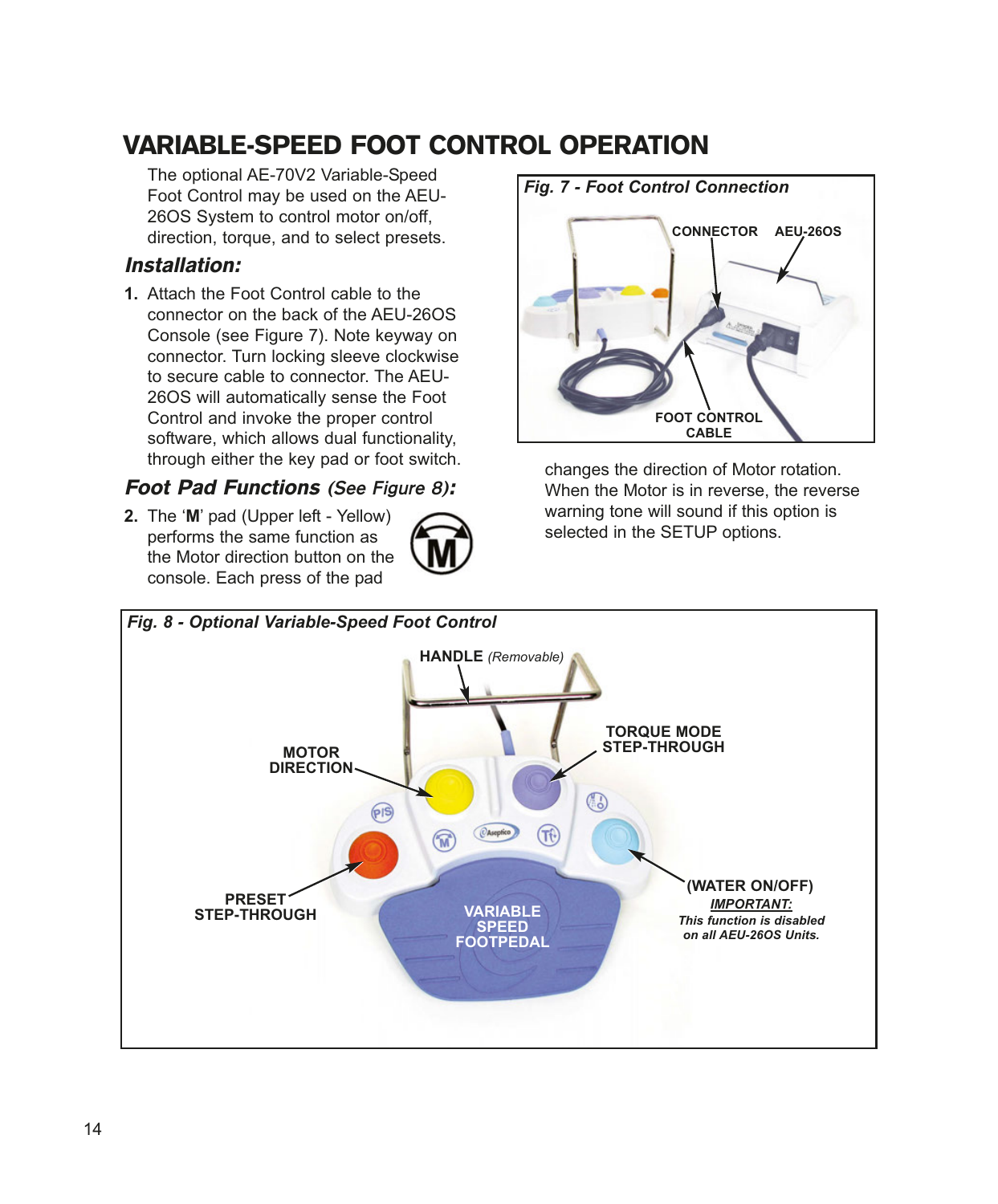- **3.** The '**T**' pad (Upper right Lavender) increases the torque setting by 10% each time the pad is pressed, up to a maximum increase of 100%. Once the total increase in torque reaches this 100% threshold, the unit will cycle the next torque setting back down to its initial (10%) setting. For example, repeated pressing of the pad will increase the torque by 10/20/30/40/50/60/ 70/80/90/100 %, then automatically recycle back to 10/20/..etc.
- **4.** The '**P/S**' pad (Lower left Orange) cycles through System Presets 1 - 5. Each press of the pad selects the next preset.



**5.** The center **Variable Pedal** can be operated in either the 'Variable**'** or 'On/Off' modes, depending on which option is selected during Setup (page12). (**NOTE:** This pedal can also be used to bring the unit out of Sleep Mode.)

**a. Variable Mode** - Motor speed is proportional to how far the pedal is depressed. Depress to gradually increase speed; release to decrease speed.

**b. ON/OFF Mode** - Foot pedal will switch the Motor 'On/Off' when depressed/ released approximately halfway.

#### Handle Installation/Removal:

**6.** The Foot Control Handle may be installed for easy repositioning of the AE-70V2.

Grasp vertical guide rods and push handle straight into Switch base (see Figure 9). To remove, pull rods straight out.

*Fig. 9 - Handle Installation/Removal*



**AE-7PM FOOT CONTROL (Standard Equipment on AEU-26OS System)** *Fig.10* AE-7PM FOOT CONTROL (Supplied with System)

The AE-7PM Foot Control is provided as standard equipment on the AEU-26OS System. The AE-7PM is used to turn the motor On/Off. The AE-70V2 Variable Speed Foot Control is available on the AEU-26OS System as an option.

#### AE-7PM Installation:

Attach the Foot Control cable to the connector on the back of the Console. Note keyway on connector. Turn locking sleeve clockwise to secure cable to connector.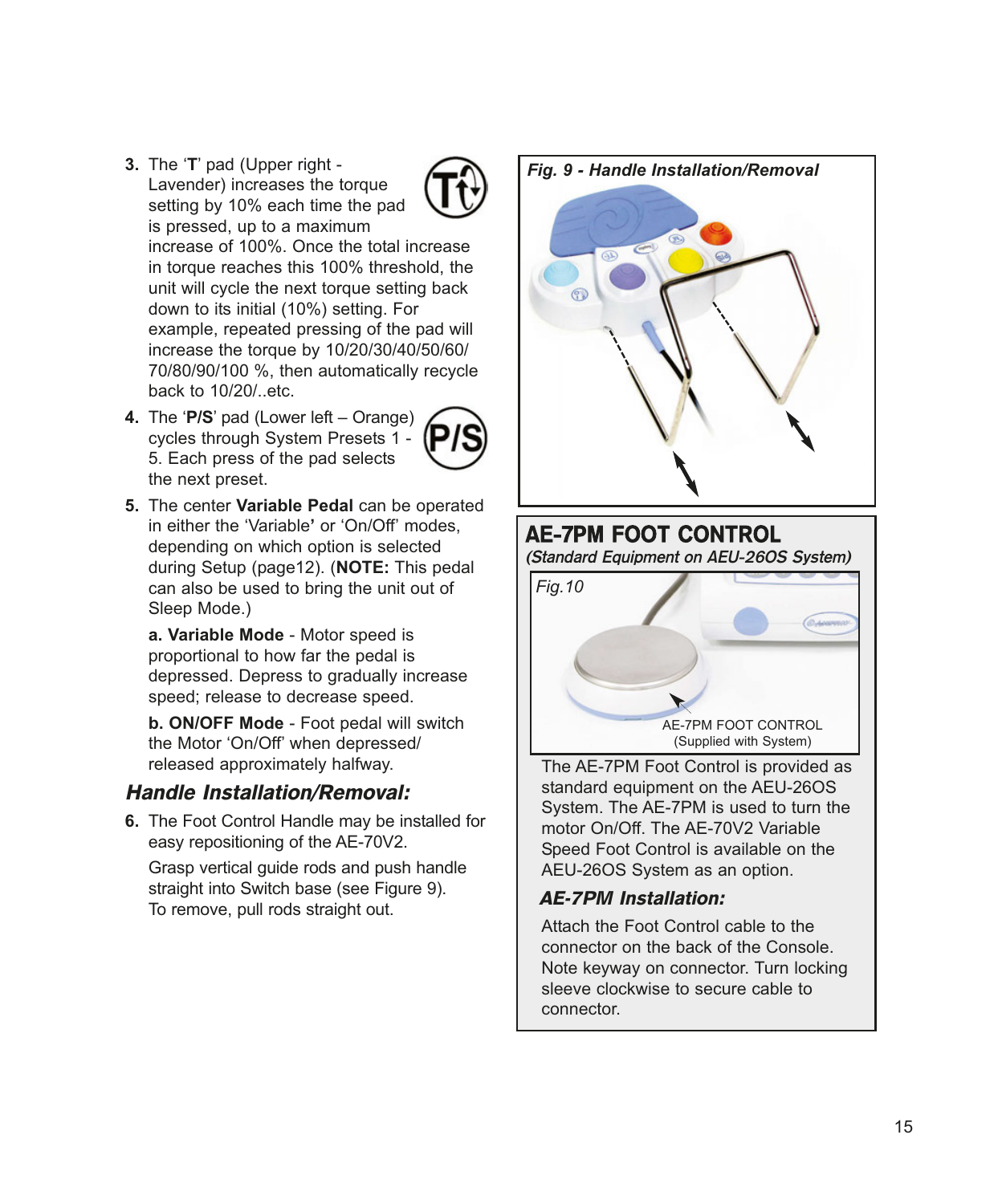### REPROGRAMMING THE UNIT



The AEU-26OS has the ability to load software updates and enhance the functionality of the system, should this be desired. A card slot, labeled "Memory Card Port", is provided on the back of the unit (see Figure 11). This Port accepts memory cards very similar to those used in common consumer devices. These cards, available from Aseptico, enable a user to update software or replace existing software that might have been accidentally erased or corrupted. Contact Aseptico for more information on card usage and availability. To reprogram an AEU-26OS unit, follow the Steps below:

#### Programming Steps:

- **1.** Turn 'Off' the Main Power Switch on the back panel.
- **2.** Grasp the right-hand end of the rubber dust cover for the Memory Card Port and pry open the cover to expose the card slot.
- **3.** Insert the new memory card in the slot with label facing upward (card terminals should face downward). Carefully and slowly press card inward until a 'click' is felt, then release card.
- **4.** Turn the Main Power Switch (on the back panel) 'On'.

**5.** The AEU-26OS Display will show the following messages:

**NOTE:** Pressing the 'NO' key at any time will abort the reprogramming process.

#### **Memory Card Detected. Re-program? (YES / NO)**

- Press the 'Yes' key on the Control Panel.
- **6.** The Display will then show the following message:

#### **Presets Will Be Erased! Continue? (YES / NO)**

- Press the 'Yes' key on the Control Panel.
- **7.** The Display will show the following message:

#### **Programming...**

- A status bar will indicate the progress of the programming.
- **8.** When the programming is complete, the Display will show the following message:

**Programming Successful. Eject Card.**

- Press the card inward slightly, then release it to eject it. When the card is ejected, the AEU-26OS System will reset with normal power-up screen displayed.
- **9.** Remove the memory card and store it in a safe place. Close the rubber dust cover on the Memory Card Port.

In the event that the programming procedure is interrupted, the unit will display the following message:

**Programming Failed**

Then:

#### **Console Software Error. Re-program unit.**

Re-start the programming procedure from Step #1 (Remember to turn main power 'Off' before reprogramming).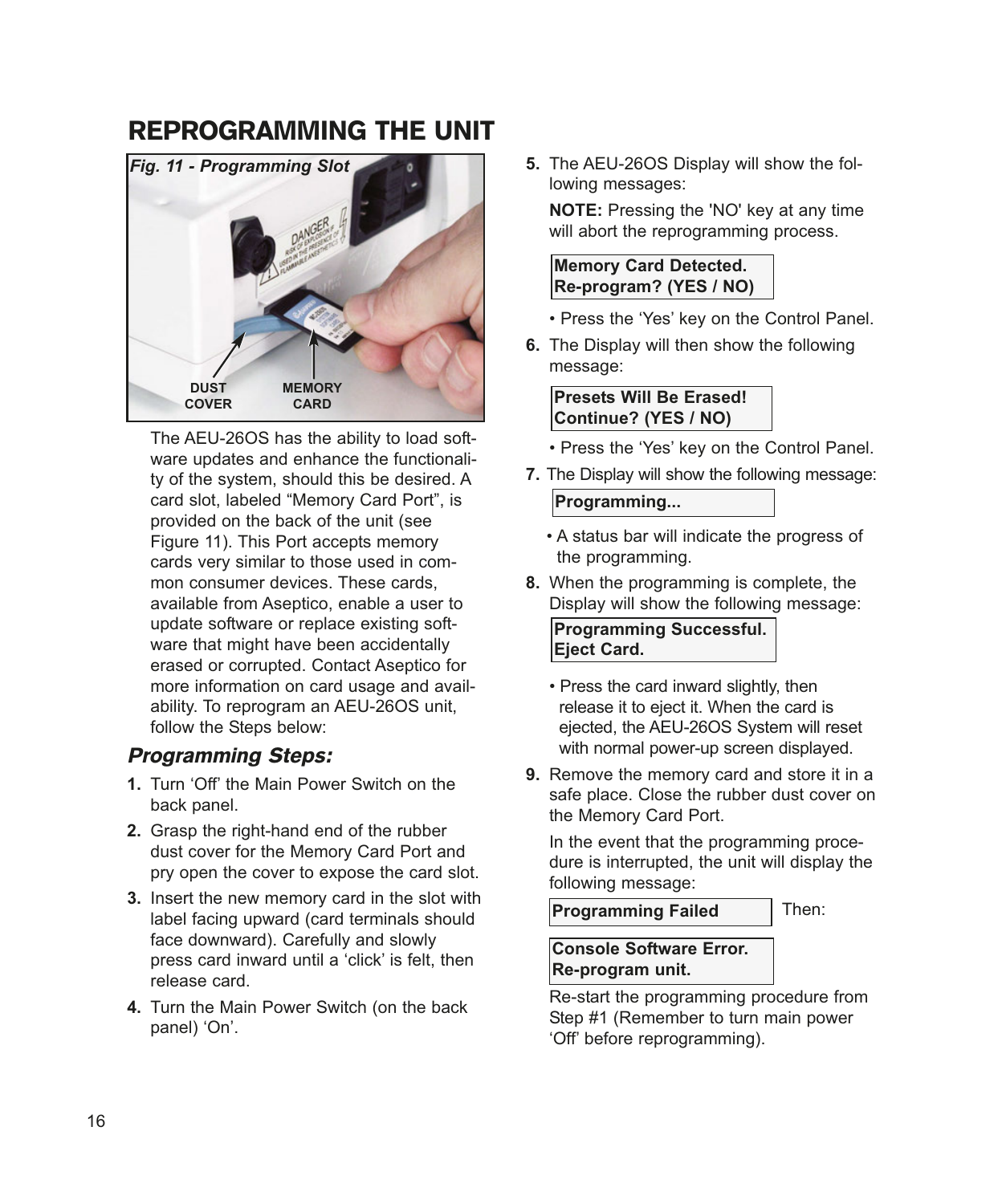### STERILIZATION:

**WARNING** - Sterilize the motor between each patient use.

**WARNING** - Use of a sterilization method or temperatures other than what are prescribed may damage the motor or present a risk of cross-contamination between patients.

**CAUTION** - Do not soak or submerge the motor in any liquid.

#### **STERILIZATION PROCEDURE:**

#### **Pre-clean**

**1)** Brush off any visible signs of debris from the motor and cord.

**2)** Thoroughly clean the device with a moist cloth or towel to remove any remaining signs of debris.

#### **Sterilize**

**3)** Select one of the three following sterilization methods (A. B. or C.):

**Wrapped Sterilization** – Place in an appropriately sized sterilization pouch and seal it.

**A. Standard autoclaving (Gravity displacement method) Time:** 15 min **Temperature:** 132° C (270° F) **Dry time:** 30 minutes

**B. Pre-vacuum (dynamic-air-removal) Time:** 4 minutes **Temperature:** 132° C (270° F) **Dry time:** 40 minutes

**Flash Sterilization** – For immediate use only.

**C**. **Unwrapped standard autoclaving (Gravity displacement method) Time:** 10 minutes **Temperature:** 132° C (270° F) No dry time is required for flash sterilization.

#### **Motor & Cord Assembly:**

The entire AE-225-30 motor and cord assembly is fully autoclavable. Loosely coil the motor cord when autoclaving. Avoid sharply bending the cord when autoclaving. **NOTE:** The motor-holder cradle and mounting bracket are also fully autoclavable.

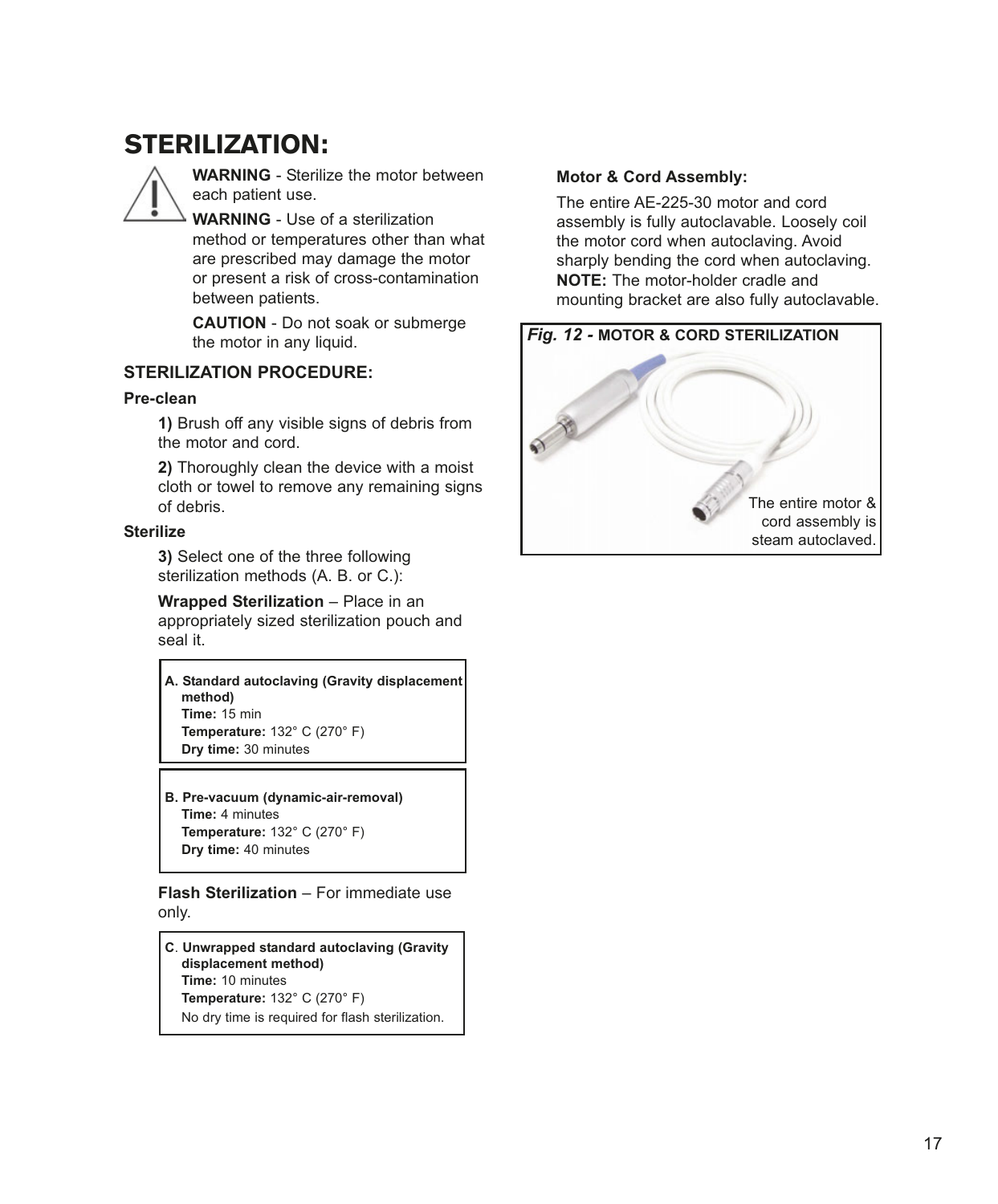### MAINTENANCE & CLEANING:

**HANDPIECES** - Thorough cleaning and lubrication of handpieces after each use and before sterilization is very important to ensure proper operation and service life of the handpiece. Follow the instructions provided with the handpiece for complete maintenance instructions.

#### **MOTOR - IMPORTANT!**

Protect motor from excess oil draining from handpiece. After lubricating and before autoclaving, stand handpiece by its base on a paper towel and allow excess oil to drain (see Figure 13).



### WARNING

- Do not attempt to disassemble the motor or motor connector.
- Do not oil or lubricate the motor.
- Do not attach a handpiece to the motor while the motor is running.
- Do not bend motor cord sharply.
- The motor is sensitive to shock. Do not drop or impact motor against a hard surface.

Failure to comply with any of the above instructions may void your warranty.

**CONSOLE** - The exterior of the console may be cleaned by wiping with a soft cloth moistened with a mild detergent or a 1:10 bleach solution (1 part household bleach to 10 parts water). **IMPORTANT:** Use of other cleaning or disinfecting solutions may damage the console and may void the warranty.

**FOOT CONTROLS** - The exterior of the foot controls may be cleaned by wiping with a soft cloth moistened with mild detergent or disinfecting solution. When cleaning the optional AE-70V2 Multi-Function Foot Control, you may remove the handle from the foot control and wipe clean with disinfectant, then reinstall.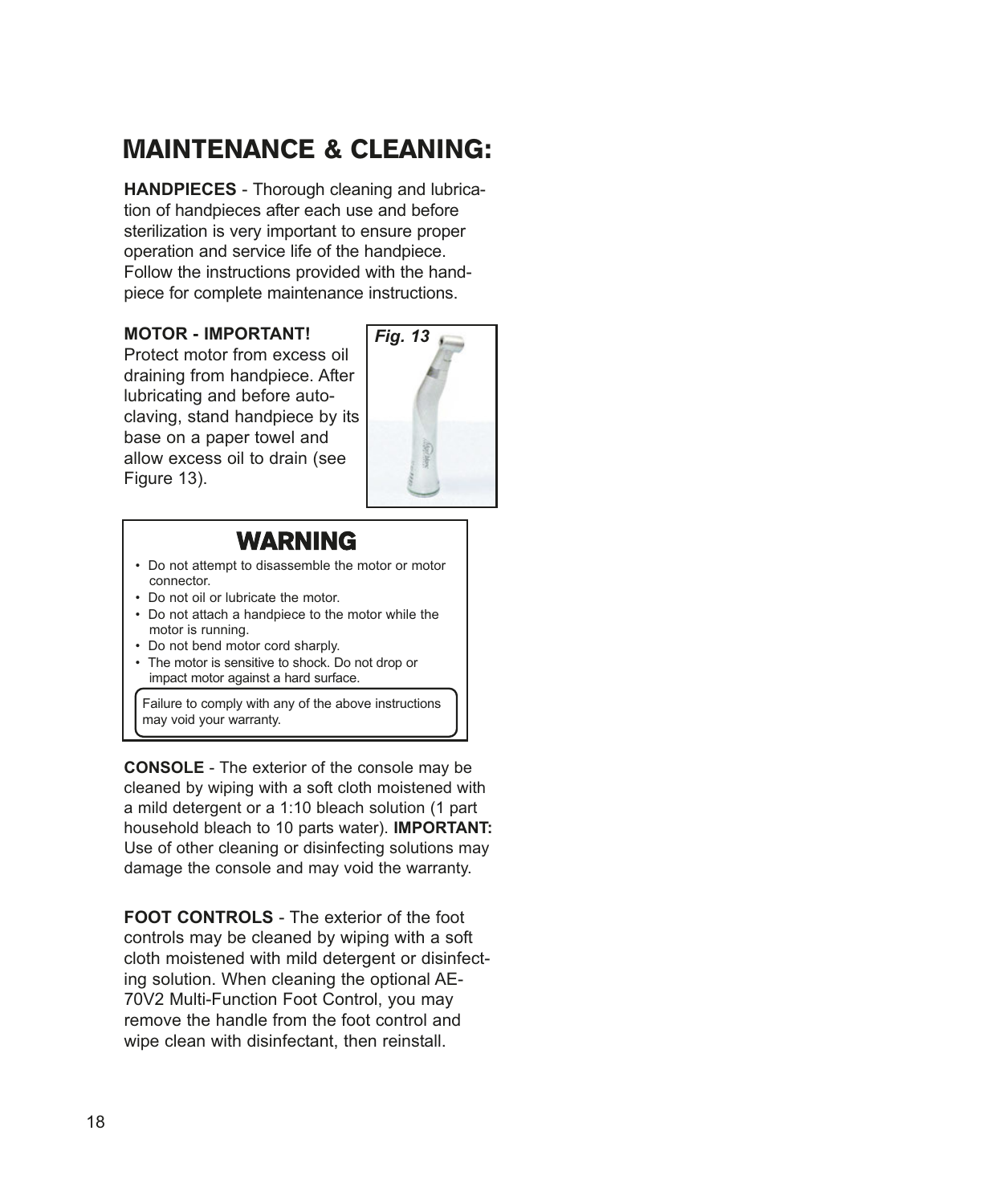### TROUBLESHOOTING:

| Problem:                                                          | Correction:                                                                                                                                                                                                                                  |  |  |
|-------------------------------------------------------------------|----------------------------------------------------------------------------------------------------------------------------------------------------------------------------------------------------------------------------------------------|--|--|
| Console does not light up when on:                                | • If Preset LEDs are blinking, press Standby Key on<br>Control Panel or press foot pedal to exit Sleep Mode.<br>• Check console to power connection.<br>• Check fuse. If blown, replace with 1.6A, 250V<br>slo-blow fuse.                    |  |  |
| Console lights up when turned on,<br>but handpiece does not turn: | • Check motor plug connection.<br>• Check foot control connection.<br>• Depress foot control.<br>• Increase RPM.<br>• Increase Torque setting<br>• Check that a drill or bur is properly seated in the<br>handpiece and the latch is closed. |  |  |
| Motor slowing down or sluggish:                                   | • Check for dirty, under-lubricated handpiece.<br>• Check if handpiece lubricant is draining into motor.<br>After lubricating and before autoclaving, stand handpiece<br>on its base to let excess lubricant drain out.                      |  |  |
| Cannot remove motor/cord from unit:                               | • Grasp the strain relief directly behind the cord<br>connector and gently push inward. Then, grasp<br>the connector body near the red dot and pull the<br>connector straight out of the motor receptacle.                                   |  |  |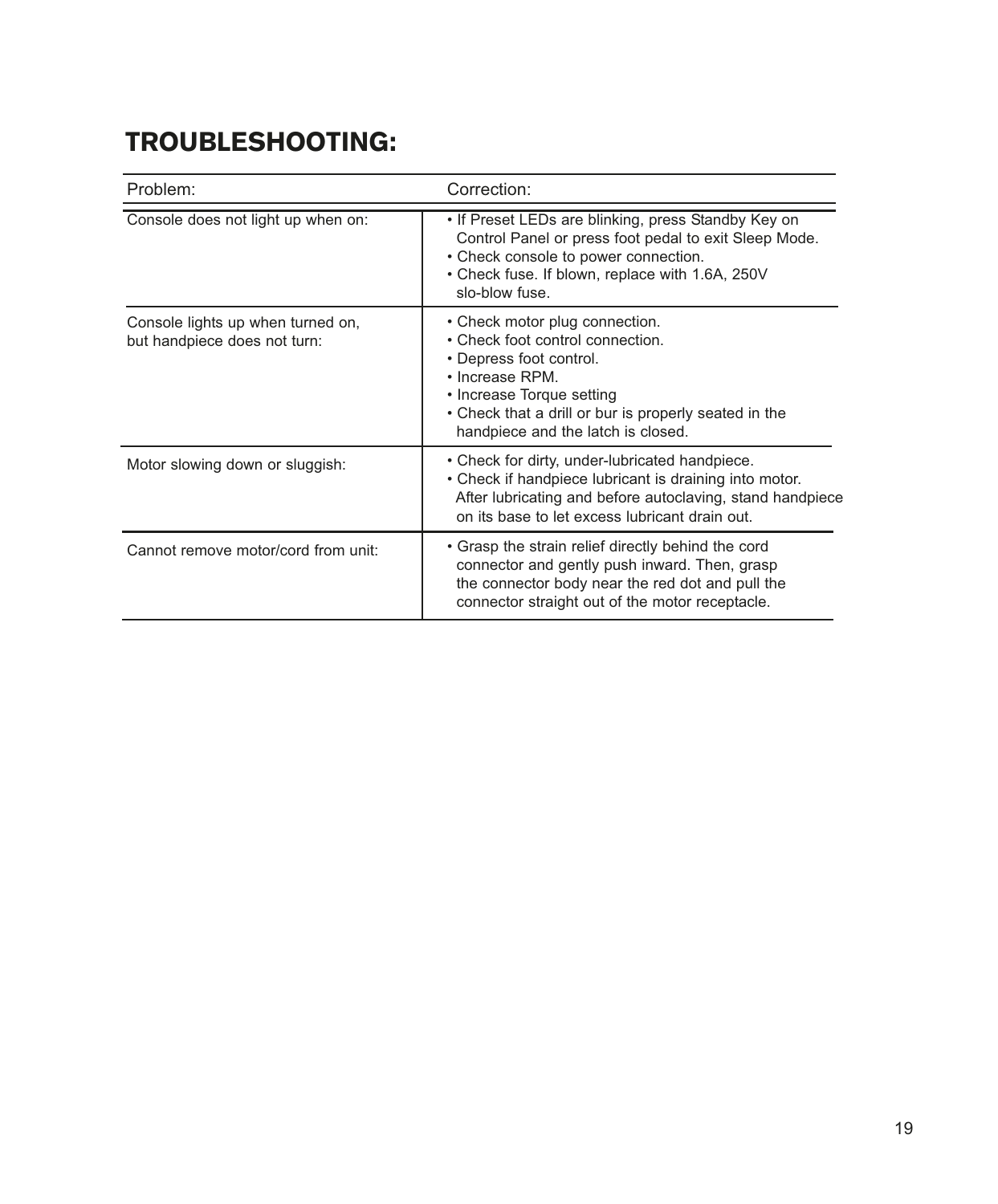### SPECIFICATIONS:

| Console Dimensions: 6.8"W x 7.2"L x 4.5"H | (17.3 cm x 18.5 cm x 11.3 cm)           |
|-------------------------------------------|-----------------------------------------|
| Console Weight:                           | $2.0$ lbs $(0.91$ kg)                   |
| Power:                                    | 100-240V ~<br>$1.0 - 0.5 A$<br>50-60 HZ |
| Fuses:                                    | 1.6A, 250V, Slo Blow Type               |
| Duty Cycle:                               | 16.7%                                   |

**NOTE:** The appliance inlet is the mains disconnect means.

Environmental Conditions:

- Operating Temperature 10 to 28°C (50 to 82.4°F)

- Transportation & Storage Temperature -20 to 60°C (-4 to 140°F)

- Relative Humidity 10 to 90% non-condensing - Altitude 0 to 3048 meters (0 to 10,000 feet)
- 1013.3 hPa 697 hPa  $10<sup>c</sup>$ 90%  $10^{\circ}$ C (50°F) 28°C (82.4°F) OPERATING **TEMPERATURE** -20°C  $(-4°F)$  $-60^{\circ}$ C (140°F) TRANSPORT & STORAGE TEMPERATURE

### CHANGING THE FUSE:

### WARNING

Turn the power off and unplug the unit  $\sqrt{ }$ before following the steps below.

- **1.** Remove the Fuse Holder from the Power Inlet connector (see Figure 14).
- **2.** Replace the fuses in the Fuse holder.

#### **Replacement Fuses:** 1.6A, 250V slo-blow fuse (Fuse size: 5 x 20mm)

**3.** Reinstall the Fuse Holder.

**NOTE:** The AEU-26OS features auto-sensing, global voltage compatibility. The fuse indicated is correct for 100V-240V 50/60 Hz line voltage.

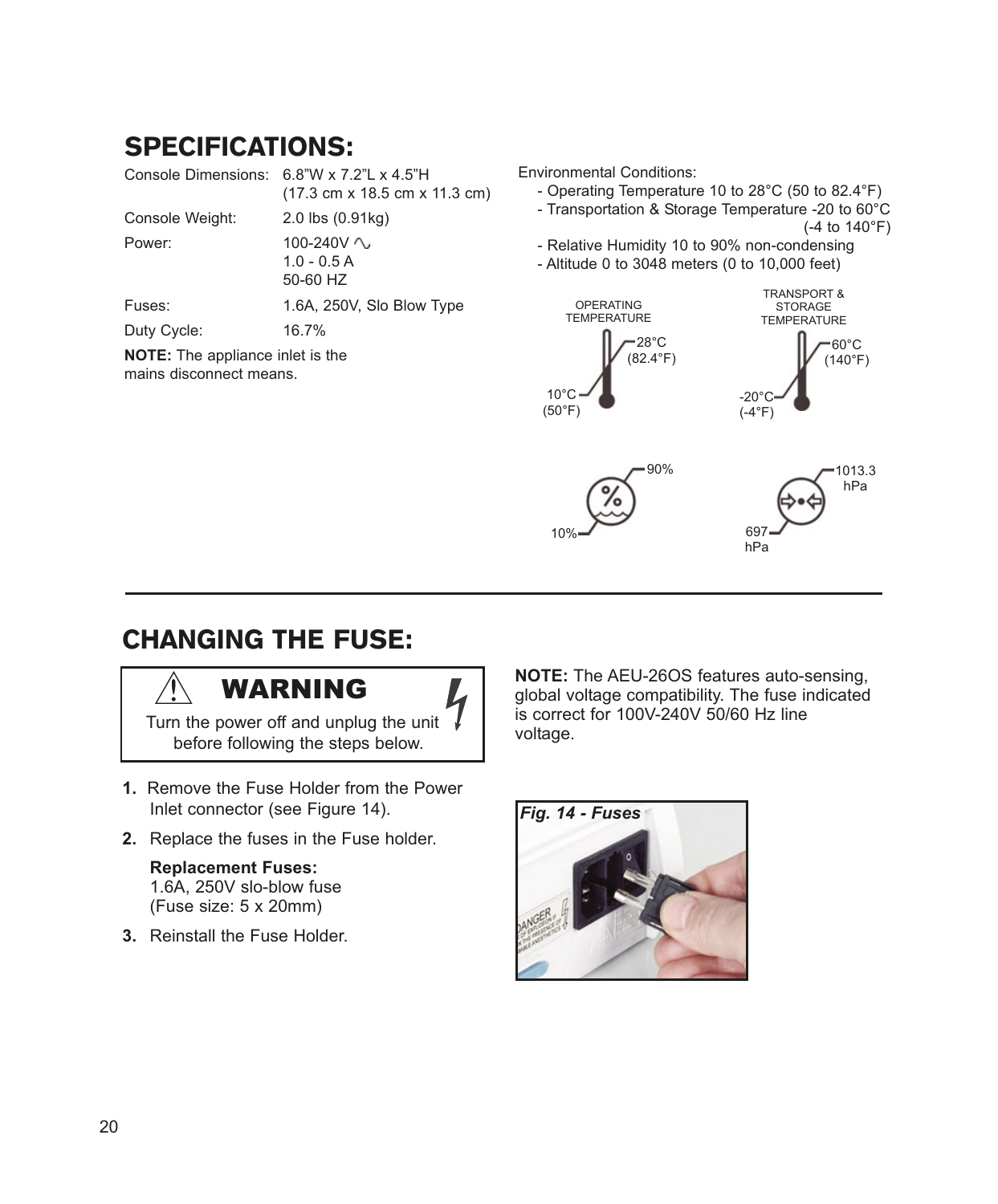### SYMBOL DEFINITIONS:

|                                                                      | <b>Consult Instructions For Use</b> | EC<br><b>REP</b> | Authorized European<br>Representative        |
|----------------------------------------------------------------------|-------------------------------------|------------------|----------------------------------------------|
|                                                                      | Type B Equipment                    |                  | <b>Standby Switch</b>                        |
|                                                                      | Footswitch                          |                  | Dangerous Voltage                            |
|                                                                      | Do Not Throw Into Trash             |                  | Alternating current                          |
|                                                                      | Manufacturer                        | IPX1             | Protection Against Dripping Water            |
| $\overline{\overline{\phantom{a}}}_{250V}$<br>SLO-BLO<br><b>1.6A</b> | <b>Fuse Rating</b>                  |                  | Protective Earth (Ground)                    |
|                                                                      | <b>Motor Direction</b>              |                  | Preset Step Through                          |
|                                                                      | Torque Mode Step Through            |                  | Pump On/Off (Not Activated)                  |
|                                                                      | <b>Temperature Limitation</b>       | SN               | Serial Number                                |
|                                                                      | <b>Humidity Limitation</b>          |                  | Attention, consult<br>accompanying documents |
|                                                                      | Atmospheric Pressure Limitation     |                  |                                              |

 $\overline{a}$